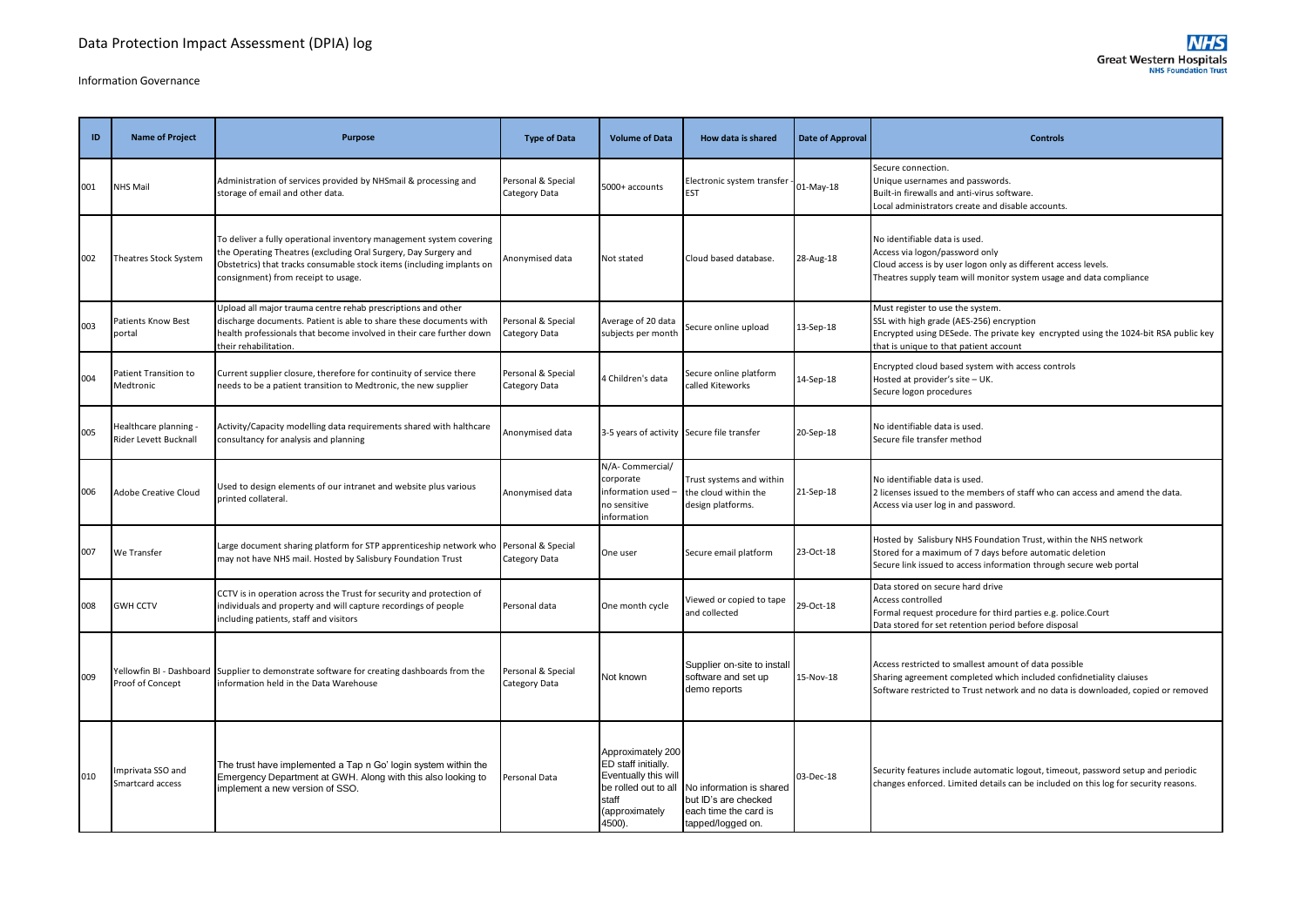| 011 | SiD- Secure Image Data<br>Application (App) | The project allows for images to be sent from the hospital where a<br>child has attended with a burn, to the regional burns service for<br>advice. The SiD app allows for images to be sent from mobile devices,<br>without the images being saved on that device.                                          | Personal & Special<br>Category Data | Approximately 5 to<br>10 patients per<br>week                                                                                                     | Secure portal hosted by<br><b>NHS Digital</b>                                                                                                | 05-Dec-18 | No data stored on device<br>Image transfer via a secure file transfer method endorsed by NHS Digital<br>Transfer is within the secure NHS network                                                                                                                                                                                                                                                                                                                                           |
|-----|---------------------------------------------|-------------------------------------------------------------------------------------------------------------------------------------------------------------------------------------------------------------------------------------------------------------------------------------------------------------|-------------------------------------|---------------------------------------------------------------------------------------------------------------------------------------------------|----------------------------------------------------------------------------------------------------------------------------------------------|-----------|---------------------------------------------------------------------------------------------------------------------------------------------------------------------------------------------------------------------------------------------------------------------------------------------------------------------------------------------------------------------------------------------------------------------------------------------------------------------------------------------|
| 012 | <b>GP IT Support Service</b>                | IT support service to be provided by GWH instead of the South,<br>Central and West CSU                                                                                                                                                                                                                      | Personal data                       | Adhoc                                                                                                                                             | Remote access to the<br>AD and for remote logon 10-Dec-18<br>support                                                                         |           | No patient data held on site<br>Support will be for staff at CSU, data will be limited to usernames<br>Remote access functionality available to provide support                                                                                                                                                                                                                                                                                                                             |
| 013 | Body Worn Video                             | Transmitting personal data to authorities in response to possible<br>criminal acts or threats to public security and improve the security<br>provision for SERCO staff                                                                                                                                      | Personal & Special<br>Category Data | <b>BWV &amp; CCTV - 30</b><br>days, Data retained<br>for evidential<br>$purposes - 3 years$<br>Data retained for<br>safety purposes - 10<br>vears | Footage will be supplied for 18-Dec-18<br>evidential purposes only via<br>encrypted data on sealed or<br>password protected<br>discs/drives. |           | Recording is not continuous. Security team to be trained to announce when turning<br>video on. People can object to recording if privacy is justified                                                                                                                                                                                                                                                                                                                                       |
| 014 | Patient Level<br>Systems (PLICS)            | The information gathered from this collection will be used to<br>Information and Costing enable NHS Improvement <sup>*</sup> to perform its pricing and licensing<br>functions under the Act more effectively.                                                                                              | Personal & Special<br>Category Data | One years worth of<br>data, including<br>inpatient and<br>outpatients                                                                             | Secure portal hosted by<br><b>NHS Digital</b>                                                                                                | 21-Dec-18 | Legal request for data which the Trust is mandated to provide<br>Date sent through secure file transfer (stf) to NHS Digital<br>NHS Digital to anonymise data and cleanse it of those who have opted out of secondary<br>uses<br>Secure transfer between NHS Digital and NHS Improvement                                                                                                                                                                                                    |
| 015 | MySense                                     | Sensors placed in patients home/care home and track<br>actions/movement such as number of times the front door is open,<br>time spent in bed, times flushed the toilet. This is a pilot. Aim is to<br>improve outcomes for older people, allowing them to live<br>independently and safely in the community | Personal & Special<br>Category Data | 50 patients approx<br>to begin with                                                                                                               | Sensors and monitors send<br>information to cloud<br>platform                                                                                | 30-Jan-19 | UK data centre. Encrypted to 256 bit standard in transit and at rest.<br>Implementation will be following consent from the patient or their representative if no<br>capacity, or following a best interest test                                                                                                                                                                                                                                                                             |
| 016 | Thoughtonomy                                | The Trust will be implementing process automation via a virtual<br>workforce to digitise some of its routine manual processes.                                                                                                                                                                              | Personal & Special<br>Category Data | Bulk data -<br>dependent on task<br>performed                                                                                                     | Virtual worker accesses<br>information on Trust<br>network through a VPN<br>connection                                                       | 21-Feb-19 | The software acts as 'virtual workers' so there is no cross organisational sharing of data.<br>Access to Trust systems only. The virtual worker sits on a web platform but will be<br>given a user account and will use remote access to log into the Trust system. No data is<br>saved outside the network.<br>Audit trail can be run as per any real member of staff.<br>Access controlled like human user - e.g. parts of system locked or restricted.<br>Virtual workers need licenses. |
| 017 | SignLive                                    | Sign language service for deaf patients                                                                                                                                                                                                                                                                     | Personal data                       | Adhoc                                                                                                                                             | Live connection through<br>mobile device                                                                                                     | 27-Feb-19 | No information is stored or held off site. Device is secured. Contract in place with the<br>provider to ensure that confidentiality is maintained.                                                                                                                                                                                                                                                                                                                                          |
| 018 | Coloplast                                   | Stoma Care database - secure web-based electronic patient record,<br>appliance monitoring, and audit tool designed specifically for stoma & Personal data<br>colorectal patients                                                                                                                            |                                     | Approx 200 patients<br>per annum                                                                                                                  | Cloud based database.                                                                                                                        | 14-Mar-19 | Security is maintained through passwords and access control and system penetration<br>testing, encryption technology and NHS N3 hosting of the application via a secure web<br>address                                                                                                                                                                                                                                                                                                      |
| 019 | EdgeHealth                                  | Setting up a new interactive cancer timed pathway dashboard for the<br>Trust                                                                                                                                                                                                                                | Personal data                       | Adhoc                                                                                                                                             | Technicians on-site to set<br>up dashboard                                                                                                   | 14-Mar-19 | Edge has confirmed details in the scope and their Director has signed a confidentiality<br>agreement                                                                                                                                                                                                                                                                                                                                                                                        |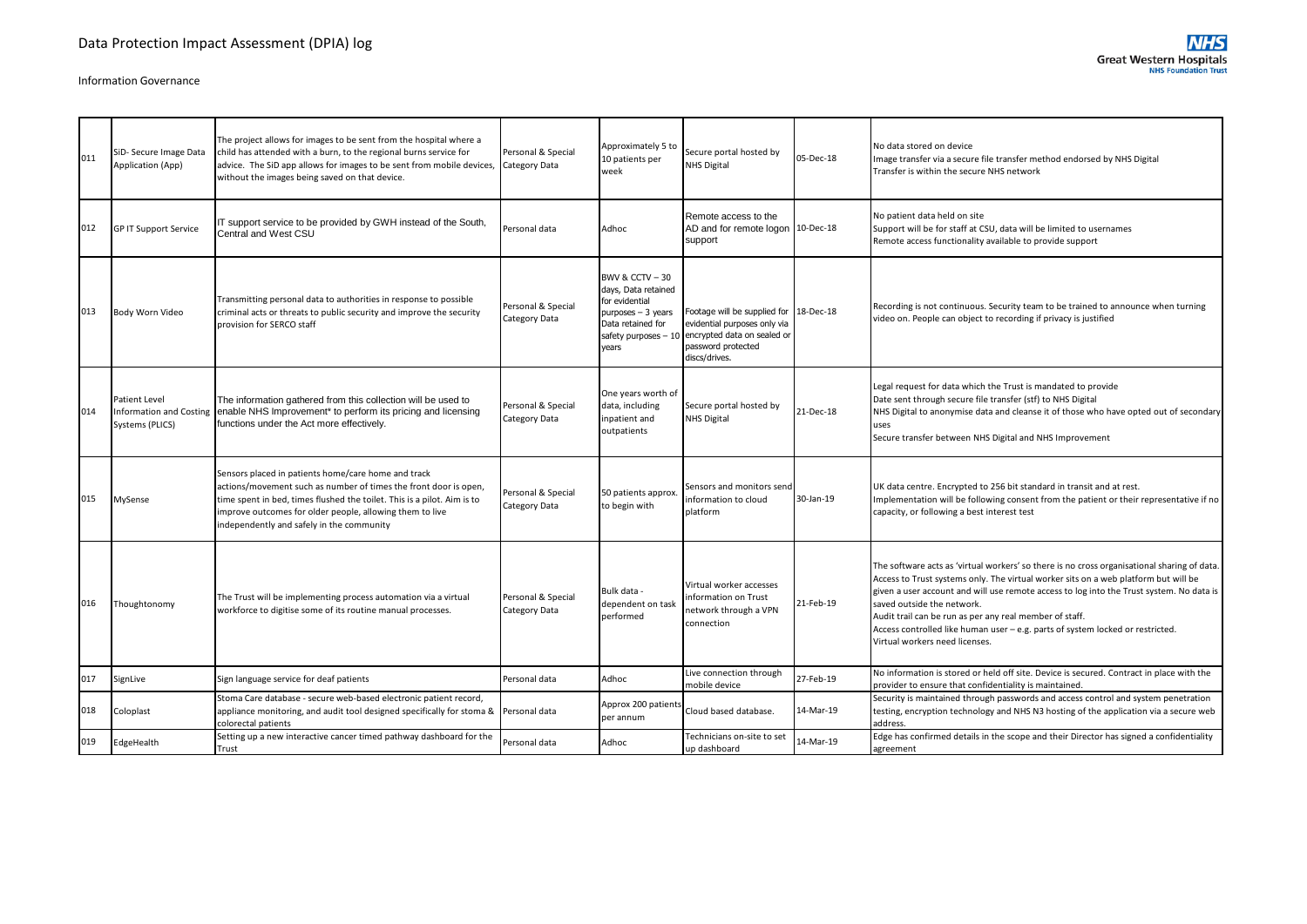| 020 | <b>DrDoctor</b>                                    | Appointment reminder and booking service                                                                                                                                                                                                                                | Personal & Special<br>Category Data | Around 1.000<br>patients per day =<br>bulk data | Email and text message<br>allows access to a portal                                                | 26-Apr-19  | Patient Portal Group (PPG) discusses implementation plan inclduign IG actions and<br>communications strategy. Emails/texts include a link to a secure portal which the<br>patient must register for. No special category data is sent in the text/email. Patients<br>agree to the service and can choose to keep receiving post. PPG to agree vulnerable<br>groups to exempt.                                                                    |
|-----|----------------------------------------------------|-------------------------------------------------------------------------------------------------------------------------------------------------------------------------------------------------------------------------------------------------------------------------|-------------------------------------|-------------------------------------------------|----------------------------------------------------------------------------------------------------|------------|--------------------------------------------------------------------------------------------------------------------------------------------------------------------------------------------------------------------------------------------------------------------------------------------------------------------------------------------------------------------------------------------------------------------------------------------------|
| 021 | NerveCentre                                        | Electronic observations and patient flow                                                                                                                                                                                                                                | Personal & Special<br>Category Data | Around 1,000<br>patients per day =<br>bulk data | Shared within the system<br>between healthcare<br>professionals                                    | 08-May-19  | On servers held at GWH location. Active Directory username and password.<br>The System is administrated by GWH IT, groups have been set up in AD to separate out<br>clinical roles, so users can only access the relevant permissions required for their role.<br>inbuilt parameters to validate some data                                                                                                                                       |
| 022 | <b>BWV cameras</b>                                 | Transmitting personal data to authorities in response to possible<br>criminal acts or threats to public security and improve the security<br>provision for SERCO staff. Permanent use.                                                                                  | Personal & Special<br>Category Data | Bulk data -<br>dependent on task<br>performed   | Footage will be supplied via<br>encrypted data on sealed or<br>password protected<br>discs/drives. | 16-May-19  | The footage will be in an encrypted format, securely stored and only viewed by<br>authorised persons. The devices will only be activated when entering a high risk area or<br>during an incident and continuous recording is strictly not permitted. As the trial<br>period was a success this is now a permanent arrangement. Updated on the Trust<br>privacy notices for patients and staff                                                    |
| 023 | <b>Click Travel</b>                                | Online travel booking system                                                                                                                                                                                                                                            | Personal data                       | Bulk data                                       | Via the online system                                                                              | 31-May-19  | Company asked to confirm arrangements for destruction of data and also that personal<br>details will not be used for marketing purposes - this was confirmed 21/5/19                                                                                                                                                                                                                                                                             |
| 024 | Virtual Smartcard                                  | Allow virtual workers to gain authenticated access to the NHS SPINE as Personal & Special<br>part of their pre-programmed operations.                                                                                                                                   | Category Data                       | Bulk data                                       | Authenticated access<br>through use of a virtual<br>Smartcard.                                     | 30-May-19  | The user must be registered in the Spine Directory Service (SDS).<br>Each use of a virtual smartcard to authenticate to the Spine creates an audit message<br>with full details of the user.<br>Virtual Smartcards can assign restricted roles.<br>All data transferred is encrypted using a combination of RSA and AES keys. Using<br>SHA256, AES256 and RSA2048 as a minimum. The data is sent to the virtual smartcard<br>server using HTTPS. |
| 025 | Lone Worker Personal<br>Safety Devices and app.    | Lone workers are vulnerable groups and often have to visit areas<br>which are hazardous or people who may be violent or aggressive. The<br>app will allow our staff to see if someone is in an identified area of<br>concern by locating the device.                    | Personal & Special<br>Category Data | Bulk data                                       | Location tracking via app<br>on work phone and alarm 11-Jun-19<br>fob                              |            | All opt outs of data sharing will be enforced. Company are US based and are compliant<br>with Privacy Shield standards. Limited data is entered. Only work devices will be used.                                                                                                                                                                                                                                                                 |
| 026 | Apogee Managed Print<br>Service                    | Provision of managed access to print, scan, scan to email facilities                                                                                                                                                                                                    | Personal & Special<br>Category Data | Bulk data                                       | Access / synchronisation<br>with existing user<br>directories maintained by<br>the trust.          | 03/07/2019 | Servers within the trusts domain. Follow-me printing option. Data is encrypted using<br>AES-128 or AES-256 encryption. Apogee Corporation Ltd (8JQ90) published a DSPT<br>assessment. Advanced Encryption Standard (AES) technology.                                                                                                                                                                                                             |
| 027 | Medtronic                                          | Cardiology database (CVIS) - introduction of iPad devices to enable<br>nterrogation and programming of cardiac devices                                                                                                                                                  | Personal & Special<br>Category Data | Bulk data                                       | Pdf reports will be sent to<br>a network share                                                     | 11-Jul-19  | Queries re data storage, encryption standards and quality checking were answered<br>satisfactorily                                                                                                                                                                                                                                                                                                                                               |
| 028 | Pixelate                                           | Trial of online platform to pixelate/obscure faces on CCTV for<br>purposes of SARs                                                                                                                                                                                      | Personal & Special<br>Category Data | Adhoc. Low<br>numbers                           | Uplaoded to website and<br>downloaded back to Trust 08-Aug-19<br>network                           |            | No data is EVER stored by the supplier. ISO27001 compliant. Files will be downloaded<br>and saved on network once processed. Robust internal whitehat vulnerability testing,<br>user reported threats and independent external penetration testing. Patches are<br>deployed within 1 business day for critical patches                                                                                                                           |
| 029 | Integrated Care<br>Community MDT<br>(CCG template) | To demonstrate that by holding CMDT 's to discuss a specific patient<br>cohort can benefit patient care and quality of life with the intention to Personal & Special<br>reduce emergency admissions, ED attendances and elective care. A<br><b>CMDT Conference Call</b> | Category Data                       | Bulk data                                       | Physical meeting and call                                                                          | 15-Aug-19  | SCWCSU Data Services SLA and DSCRO provision is required to process the data. SCCG<br>does not access PID data, only the data pseudonymised and transferred via the DSCRO                                                                                                                                                                                                                                                                        |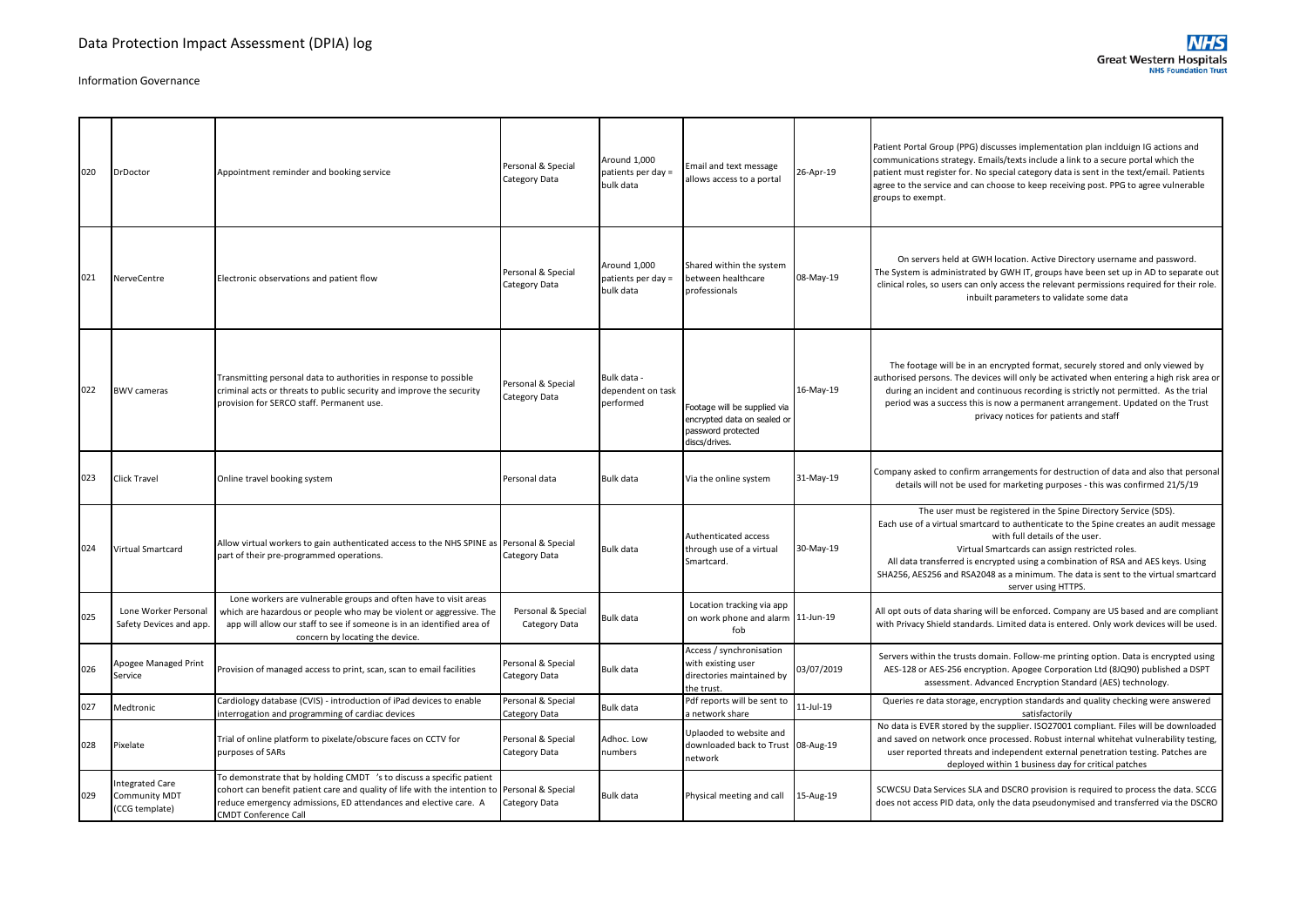| 030 | Rackspace -<br>Infrastructure<br>Assessment | Access to be granted for the purposes of undertaking root cause<br>analysis and IT infrastructure assessment to determine the Trust's<br>position with regards to cloud computing                                                                                      | Anonymised data                     | <b>Bulk data</b>         | Staff will be on site                                                                                                                                                                                                                                                                                                                | 06-Sep-19  | Anonymised data. Third party will come on site and be supervised by the Trust IT team.                                                                                                                                                                                                                                                                                                                                                                                           |
|-----|---------------------------------------------|------------------------------------------------------------------------------------------------------------------------------------------------------------------------------------------------------------------------------------------------------------------------|-------------------------------------|--------------------------|--------------------------------------------------------------------------------------------------------------------------------------------------------------------------------------------------------------------------------------------------------------------------------------------------------------------------------------|------------|----------------------------------------------------------------------------------------------------------------------------------------------------------------------------------------------------------------------------------------------------------------------------------------------------------------------------------------------------------------------------------------------------------------------------------------------------------------------------------|
| 031 | I-Refer                                     | iRefer provides a single entry point to common clinical problems seen<br>in primary and emergency care and offers practical advice on the right<br>test at the right time                                                                                              | Personal & Special<br>Category Data | <b>Bulk data</b>         | Patient data is entered<br>onto the system                                                                                                                                                                                                                                                                                           | 25-Sep-19  | Only uses gender and DOB, no other identifiable data. Integrates with Clinisys through<br>ICE                                                                                                                                                                                                                                                                                                                                                                                    |
| 032 | <b>PharmOutcomes</b>                        | Online database to be used to monitor contacts with pregnant<br>patients who want help to quit smoking                                                                                                                                                                 | Personal & Special<br>Category Data | <500 per annum           | Entered into system                                                                                                                                                                                                                                                                                                                  | 04/10/2019 | Swindon Borough Council will receive summary non-identifiable reports. Individual log<br>in with password and security word. Data backups. AWS is ISO27001 accredited and<br>restricted to the London region. Successful and attempted logon can be monitored via<br>an audit trail in the system.                                                                                                                                                                               |
| 033 | High Intensity User (HIU)<br>Service        | 50 most frequent attendees details are shared from GWH and RUH<br>Bath with Medvivo - the HIU service leads commissioned by the CCG                                                                                                                                    | Personal & Special<br>Category Data | <b>Bulk data</b>         | NHS mail and saved on<br>secure servers                                                                                                                                                                                                                                                                                              | 18/10/2019 | Access to the secure shared mailbox which will receive the data will be strictly limited.<br>Secure servers on the Medvivo network physically located in the UK.                                                                                                                                                                                                                                                                                                                 |
| 034 | BI demo 1                                   | The Trust will be able to decide whether to upgrade its BI tool                                                                                                                                                                                                        | Anonymised data                     | Adhoc. Low<br>numbers    | Software installed on a<br>Trust laptop and<br>connected to anonymised<br>data                                                                                                                                                                                                                                                       | 29-Oct-19  | Install client tools on one of the GWH laptops, which the representative will then use<br>on the day. They will create a trial licence key and activate that. They will then check<br>the connection from the laptop to the Trust's database. No identifiable patient data<br>will be used.                                                                                                                                                                                      |
| 035 | BI demo 2                                   | The Trust will be able to decide whether to upgrade its BI tool                                                                                                                                                                                                        | Anonymised data                     | Adhoc. Low<br>numbers    | Software installed on a<br>Trust laptop and<br>connected to anonymised<br>data                                                                                                                                                                                                                                                       | 29-Oct-19  | Install software on one of the GWH laptops, which the representative will then use on<br>the day. No identifiable patient data will be used.                                                                                                                                                                                                                                                                                                                                     |
| 036 | Healthcare<br>Communications                | The Trust currently conduct their FFT via a manual/paper-based<br>approach and this project will be introducing automation and<br>electronic data capture utilising primarily SMS text and IVM<br>(interactive voice messages) to survey patients on their experience. | Personal data                       | <b>Bulk data</b>         | The trust will place the FFT<br>data-set on a trust-based<br>virtual server, on which<br>the Envoy Messenger data<br>transport application<br>(DTA) is installed. The DTA<br>will securely take the data<br>and pass it over to the<br>secure hosted Envoy<br>Messenger system<br>platform that will process<br>the data for survey. | 30-Oct-19  | Responses anonymised. May include some data in free text field. All data in transit is<br>held within secure platform in-line with ISO 27001 accreditation. All web consoles and<br>API connections are using SSL. All data transferred uses 1024-bit RSA and 256-bit<br>Rijndael algorithms. All data is processed and stored in the UK                                                                                                                                         |
| 037 | BI demo 3                                   | The Trust will be able to decide whether to upgrade its BI tool                                                                                                                                                                                                        | Anonymised data                     | Adhoc. Low<br>numbers    | Software installed on a<br>Trust laptop and<br>connected to anonymised<br>data                                                                                                                                                                                                                                                       | 01-Nov-19  | GWH laptop with Power BI desktop installed. The GWH laptop to connect and<br>authenticate to the required GWH SQL A&E table.<br>No identifiable patient data will be used.                                                                                                                                                                                                                                                                                                       |
| 038 | <b>Consultant Connect</b>                   | Support GPs by providing expert consultant advice over the phone or<br>through a web portal. Advice can be used to determine if the patient<br>needs to be referred to the hospital. More efficient process for the<br>patient and NHS resources.                      | Personal & Special<br>Category Data | One patient at a<br>time | Phone calls or secure web<br>portal to share images                                                                                                                                                                                                                                                                                  | 08-Nov-19  | GWH are not the data controller. Security standards include - usernames and<br>passwords for our consultants, no data saved at our end, secure messaging. PID, all of<br>which is fully encrypted, is retained within a Secure Virtual Private Cloud that is<br>dedicated to Consultant Connect and is provided by Amazon Web Services (AWS). AWS<br>Secure Virtual Private Cloud is physically located in the UK with high physical security<br>and ISO/IEC 27001 certification |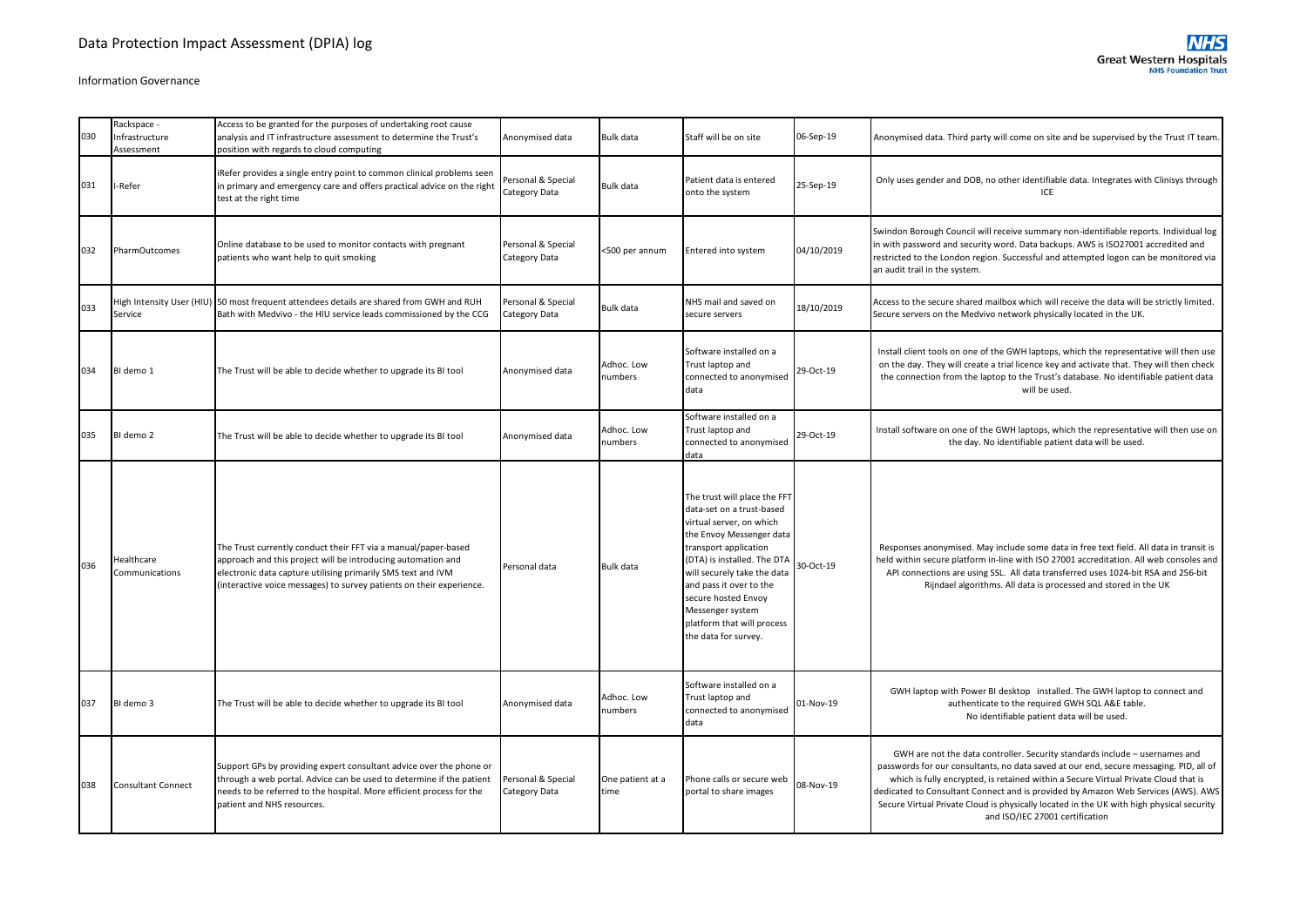| 039 | <b>Medtronic Carelink</b>                                               | Patients using Medtronic insulin pumps will have their recordings<br>uploaded and recorded in a cloud based storage managed by the<br>company. Secure automated recording accessible by patient and<br>clinician in real time. This will allow more informed consultations and<br>changes to care plans                                                    | Personal & Special<br>Category Data | One patient at a<br>time     | Pumps and devices have<br>USB connectors which the<br>patient plugs in to their<br>own devices. The data is<br>uploaded through the<br>Medtronic website using<br>downloaded software                                | 08-Nov-19 | Data is entered directly by the patient. Clinical staff who need access to this data will<br>have their own individual logins. This will be under the supervision of the information<br>asset owner / administrator. The CareLink system uses Secure Sockets Layer (SSL)<br>security                                                                                                                                                                |
|-----|-------------------------------------------------------------------------|------------------------------------------------------------------------------------------------------------------------------------------------------------------------------------------------------------------------------------------------------------------------------------------------------------------------------------------------------------|-------------------------------------|------------------------------|----------------------------------------------------------------------------------------------------------------------------------------------------------------------------------------------------------------------|-----------|-----------------------------------------------------------------------------------------------------------------------------------------------------------------------------------------------------------------------------------------------------------------------------------------------------------------------------------------------------------------------------------------------------------------------------------------------------|
| 040 | Thrombectomy<br>nnovation &<br><b>Transformation Network</b><br>(TITAN) | Artificial intelligence (AI)-driven imaging support software to improve<br>delivery of acute stroke care in the Thames Valley stroke network.                                                                                                                                                                                                              | Pseudonymised data                  | Bulk data                    | Within GWH, a virtual<br>machine or physical server<br>will be deployed to allow<br>onsite data processing.<br>The Al-decision support<br>tools export to PACS                                                       | 19-Nov-19 | The data will be temporarily held on the locally deployed server by Brainomix within<br>the secure hospital network. No sensitive patient data will ever leave the local hospital<br>network. Final scan results will be kept in PACS. The processing is "not solely<br>automated". It is a decision support tool and decisions are made by the clinician on the<br>basis of clinical information and imaging. Every user will have a unique login. |
| 041 | Alamac                                                                  | Alamac to assist GWH in the automation of RTT reporting tools                                                                                                                                                                                                                                                                                              | Pseudonymised data                  | Bulk data                    | This project will make<br>small changes to the<br>process to pull the data<br>into an Excel based report.                                                                                                            | 25-Nov-19 | The personal data will be held in the Trusts' data warehouse, the report will only<br>contain aggregated non-patient identifiable information. Contracrtor signed<br>confidentiality clause doc.                                                                                                                                                                                                                                                    |
| 042 | Connect Health<br>Solutions                                             | Blood glucose meter - monitoring and analysis for diabetic patients                                                                                                                                                                                                                                                                                        | Personal & Special<br>Category Data | One patient at a<br>time     | Allows clinicians to review<br>results and hold virtual<br>clinics                                                                                                                                                   | 17-Dec-19 | The company supplying the system has no access to patient information. The system is<br>only accessible via a secure portal. • The care team have a unique patient portal which<br>is also encrypted on an individual user basis.                                                                                                                                                                                                                   |
| 043 | Perfect Ward                                                            | Perfect Ward is a health and quality inspection app that makes quality<br>nspections quicker, easier and more effective.                                                                                                                                                                                                                                   | <b>Trust information</b>            | Adhoc. Audit data<br>by user | User downloads the app<br>to their device and can<br>upload data once their<br>account has been verified                                                                                                             | 18-Dec-19 | No patient identifiable information should be used. AES-256 bit encryption. TLS version<br>1.2. Enforced password complexity. Cyber Essentials Plus. ISO 27001. Maintain logs of<br>user activity and access to system                                                                                                                                                                                                                              |
| 044 | Horizon Strategic<br>Partners Microguide                                | MicroGuide medical guidelines application to support "Antimicrobial<br>Stewardship". Assists clinicians prescribing antibiotics to patients<br>according to evidence based local protocols                                                                                                                                                                 | Anonymised data                     | Adhoc, Low<br>numbers        | User downloads the app<br>to their device.                                                                                                                                                                           | 20-Dec-19 | No patient identifiable information is used. Physical Access Controls. Information Risk<br>Assessment carried out. use of commercial strength anti-virus/anti-malware software.<br>AES 256 bit or equivalent                                                                                                                                                                                                                                        |
| 045 | HIU Service (Wilts)                                                     | Wiltshire Centre for Independent Living (Wiltshire CIL) High Intensity<br>User service leads will proactively make telephone contact and meet<br>face to face with the most frequent attenders of the RUH and GWH<br>A&E departments to find out how the local health economy could<br>better meet their needs.                                            | Personal & Special<br>Category Data | Bulk data                    | 50 most frequent<br>attendees details are<br>shared from GWH, SDH<br>and RUH Bath with<br>Wiltshire CIL - the HIU<br>service leads<br>commissioned by the CCG                                                        | 24-Jan-20 | Access to the secure mailbox which will receive the data will be strictly limited. Secure<br>servers physically located in the UK.                                                                                                                                                                                                                                                                                                                  |
| 046 | RTT validation exercise                                                 | The aim of this exercise is for Trusts to send a snapshot of their live<br>PTL to NECS where it will be processed against a series of data quality<br>tests. The results of the above quality tests will be reported back to<br>the Trust with a series of recommendations on validation<br>opportunities & data quality improvements.                     | Pseudonymised data                  | Bulk data                    | Web portal file upload.<br>North of England CSU<br>(NECS)<br>Sub-processor - Source<br>Group UK                                                                                                                      | 28-Jan-20 | The servers sit within 2 tier 4 data centres in the UK with ISO27001 and ISO9001. The<br>servers only accept traffic within UK and are protected by a hardware as well as a<br>software firewall. All browser traffic and data exchange through the browser is<br>protected by 256bit encrypted SSL (Secure Socket Layer)                                                                                                                           |
| 047 | Community Equipmen<br>Service I.T. System                               | Cloud based, online ordering via a secure https URL and secured by<br>PIN and password, giving healthcare professionals a complete view of<br>the client's community equipment history and instant real time<br>information on stock levels and activity information. Track and trace of<br>all items of equipment throughout the lifetime of the product. | Personal & Special<br>Category Data | Bulk data                    | New I.T. system. There will<br>be a migration of data<br>from the current system<br>to the new system at go<br>live. After that data is<br>collected directly from<br>healthcare professionals<br>into the database. | 28-Jan-20 | On servers managed by Rackspace in the UK. Information is accessed via secure https<br>website with individual unique PIN and password for each prescriber.                                                                                                                                                                                                                                                                                         |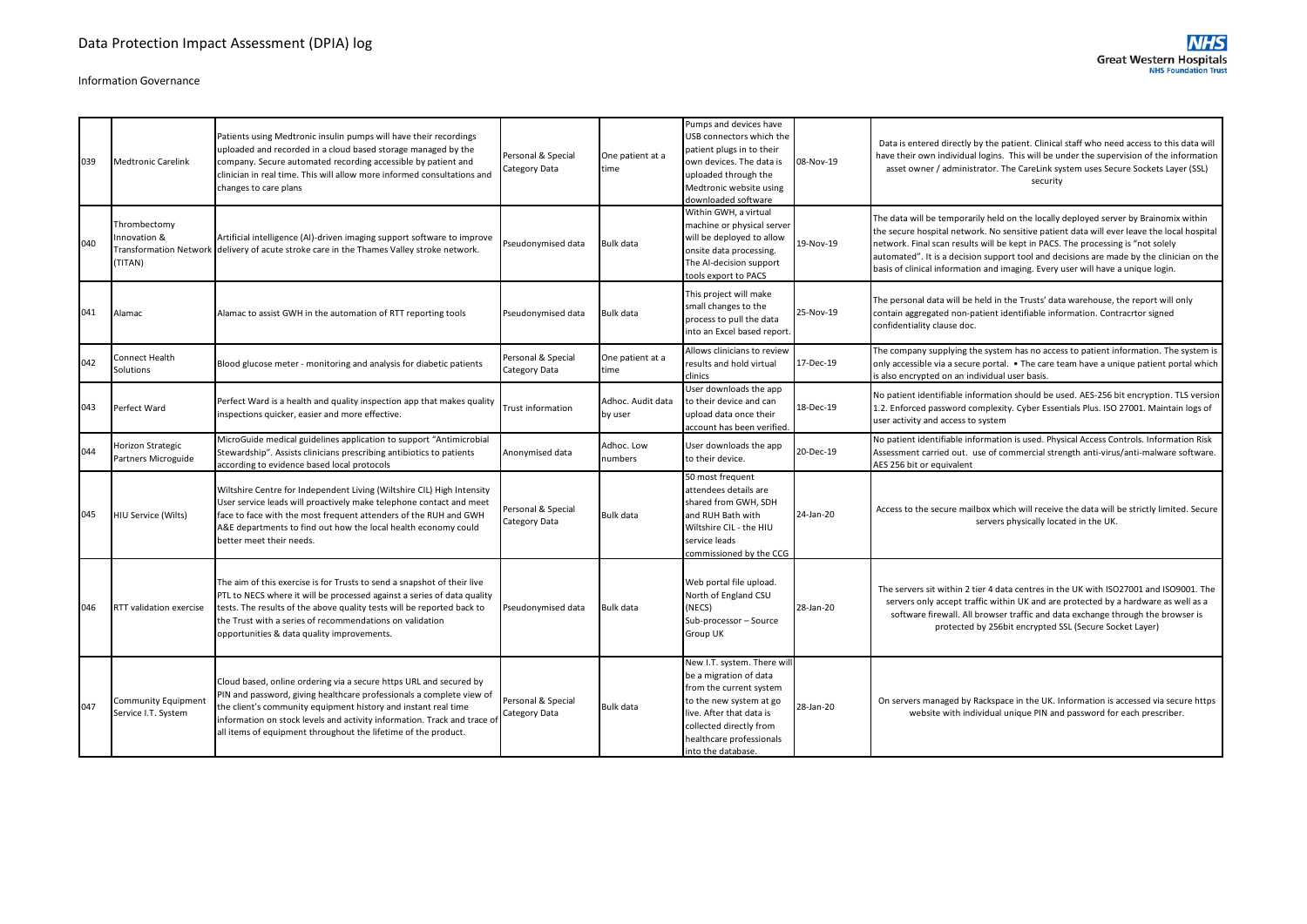| 048 | <b>Trial of Electronic</b><br>Consent for Surgical<br>Procedures (trial in two<br>departments) | To address some of the issues with poor surgical consent processes<br>currently in place.<br>. The system saves time in entering information as the consent form is<br>pre-populated<br>. Ensures that both clinician and patient have gone through the<br>correct process and that the patient understands the<br>treatment/surgery they will be undergoing.<br>· Paperless / legibility of forms             | Personal & Special<br>Category Data | Ad hoc             | consent would be taken<br>from the patient in-house.<br>Information leaflets would<br>be emailed to the patient,<br>but the patient would<br>consent via an ipad/tablet<br>with a stylus. The<br>ipad/tablet would be<br>linked to the EIDO Vault<br>app. Consent pdfs can be<br>pulled to ESR or other<br>system. | 29-Jan-20  | The consent process would require an in hospital ipad/tablet with stylus. Patient would<br>read and sign consent and clinician would co-sign. The data is pulled from the device<br>and uploaded to ESR.                                                                                                                                                                                                                                                              |
|-----|------------------------------------------------------------------------------------------------|----------------------------------------------------------------------------------------------------------------------------------------------------------------------------------------------------------------------------------------------------------------------------------------------------------------------------------------------------------------------------------------------------------------|-------------------------------------|--------------------|--------------------------------------------------------------------------------------------------------------------------------------------------------------------------------------------------------------------------------------------------------------------------------------------------------------------|------------|-----------------------------------------------------------------------------------------------------------------------------------------------------------------------------------------------------------------------------------------------------------------------------------------------------------------------------------------------------------------------------------------------------------------------------------------------------------------------|
| 049 | <b>BMI Healthcare</b>                                                                          | Urology patients information to be shared for the purpose of<br>performing procedures                                                                                                                                                                                                                                                                                                                          | Personal & Special<br>Category Data | Approx 38 patients | Physical transfer of health<br>records                                                                                                                                                                                                                                                                             | 21/02/2020 | Contract in place which includes a data sharing agreement                                                                                                                                                                                                                                                                                                                                                                                                             |
| 050 | Power BI                                                                                       | Provision of a BI Visualisation and Reporting Tool to GWH                                                                                                                                                                                                                                                                                                                                                      | Personal & Special<br>Category Data | Bulk data          | <b>Extraction from Data</b><br>Warehouse onto Hybrid<br>solution hosted on GWH<br>server                                                                                                                                                                                                                           | 10/03/2020 | GWH server to host the Hybrid PowerBI solution.<br>Read and write access restrictions. Trust-wide Consumer/report viewer license for<br>Hybrid solution<br>Developer/Report writing Licenses required.<br>GWH server to host the Hybrid PowerBI solution so GWH security features such as<br>firewalls and patching will apply.                                                                                                                                       |
| 051 | <b>Circle Reading</b>                                                                          | Orthopaedic patients information to be shared for the purpose of<br>performing procedures                                                                                                                                                                                                                                                                                                                      | Personal & Special<br>Category Data | Approx 28 patients | Physical transfer of health<br>records                                                                                                                                                                                                                                                                             | 10/03/2020 | Contract in place which includes a data processing agreement                                                                                                                                                                                                                                                                                                                                                                                                          |
| 052 | <b>AccuRx</b>                                                                                  | The purpose of using the AccuRx platform is for healthcare staff to<br>communicate with patients (and each other regarding patients) for the<br>provision of healthcare or social care services. The purpose of using<br>video consultations on the AccuRx platform is to minimise face-to-face<br>contact between healthcare staff and their patients as advised by the<br>NHS in the delivery of healthcare. | Personal & Special<br>Category Data | Bulk data          | Video consultations                                                                                                                                                                                                                                                                                                | 25/03/2020 | The video and audio communication is only visible to participants on the call and is not<br>recorded or stored in any form. The notes taken at the consultation will be transcribed<br>into Medway as with a face-to-face consultation.                                                                                                                                                                                                                               |
| 053 | Medvivo - SystmOne                                                                             | Reception staff from Medvivo primary care service to work with Trust<br>staff from the relevant surgeries during COVID-19 pandemic.<br>Resilience plan for covering the surgeries' patients during the<br>pandemic                                                                                                                                                                                             | Personal & Special<br>Category Data | Bulk data          | Access to system                                                                                                                                                                                                                                                                                                   | 25/03/2020 | Data will remain in the system - Medvivo is signed up to the Wiltshire Information<br>Sharing Charter (WiSC)<br>Have agreed with Medvivo's DPO to proceed without further documentation being<br>required. Login / password and RBAC to be issued by IT Programme Manager for<br>Swindon Community Services. Role-based access - system will only allow access to<br>patients registered at the relevant GP practices<br>Full audit trail is available in the system. |
| 054 | Mobimed in Ambulator<br>Care and Triage unit                                                   | Access for Ambulatory Care and Triage (ACAT) unit so they can see the<br>number of patients coming in, expected time of those patients due in<br>and allow them to do preparatory work                                                                                                                                                                                                                         | Pseudonymised data                  | Bulk data          | Access to system displayed<br>on designated PC                                                                                                                                                                                                                                                                     | 27/03/2020 | License is to view information only. The screen will show limited information such as<br>the number of patients that have been referred and the expected time of arrival. The<br>PC will be maintained in a private area                                                                                                                                                                                                                                              |
| 055 | <b>KPMG Central</b>                                                                            | Central repository for information required as part of the audit<br>process.                                                                                                                                                                                                                                                                                                                                   | Personal & Special<br>Category Data | ad-hoc             | Uplaoded directly to<br>KPMG central, which is<br>hosted on Microsoft Azure<br>UK datacentre                                                                                                                                                                                                                       | 01/04/2020 | Hosted on Microsoft Azure UK datacentre, which holds ISO27001 certification.<br>Individual logons to system.                                                                                                                                                                                                                                                                                                                                                          |
| 056 | MS Teams                                                                                       | MS teams rolled out by NHS Digital - Trust staff to use to communicate Personal & Special<br>during Corona virus (COVID-19) pandemic                                                                                                                                                                                                                                                                           | Category Data                       | Bulk data          | Via MS Teams desktop<br>version or web app. Login<br>using NHS mail credentials                                                                                                                                                                                                                                    | 06/04/2020 | Adopted the DPIA and guidance produced by Imperial College NHS Trust (received on<br>20/4/2020). MS Teams chats are private and the directory is set to NHS mail. Uses NHS<br>mail credentials to logon                                                                                                                                                                                                                                                               |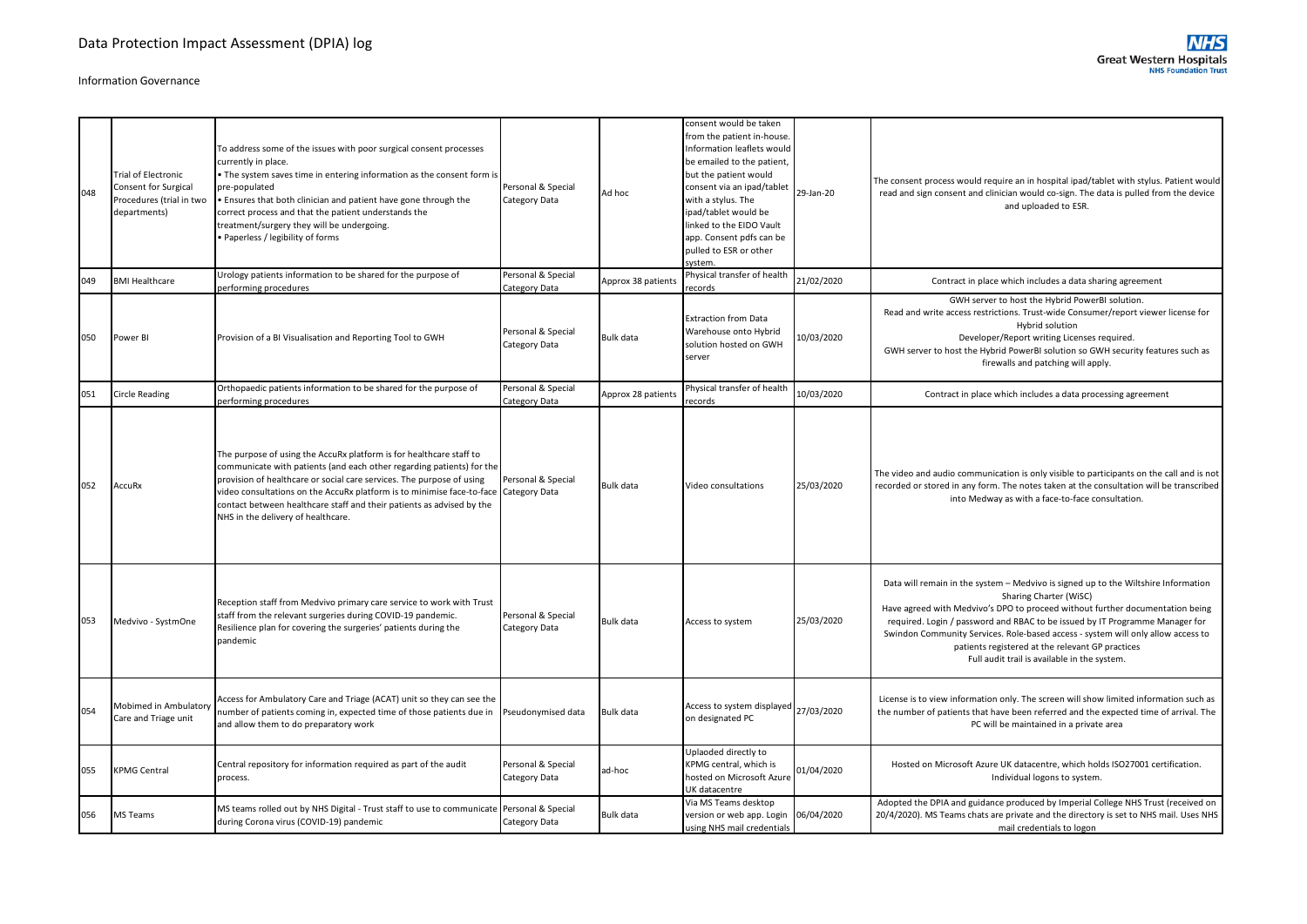| 057 | DAWN system upgrade              | Upgrade - Invalid date values handled correctly, coded comments<br>available in reviews.<br>Improved Error Detection and Handling in the Auto Review Service.<br>Ability to make selected patient demographic fields read-only.<br>Fix for DAWN Messages service fault which could attach wrong PDF to<br>an email                                                                                                            | Personal & Special<br>Category Data | Bulk data                                              | Database hosted on Trust<br>SQL server                                                                                          | 16/04/2020 | On local server, VSRV12167, held within the Trust. Regular/Daily backups of the<br>databases. Application is Web-based, authorised users have the required URL. The<br>application has a full audit log of all transactions and modifications made by everybody<br>that logs onto the systems                                                                                                                                                                                                                                                                                                                                                                                                                                                                                                                      |
|-----|----------------------------------|-------------------------------------------------------------------------------------------------------------------------------------------------------------------------------------------------------------------------------------------------------------------------------------------------------------------------------------------------------------------------------------------------------------------------------|-------------------------------------|--------------------------------------------------------|---------------------------------------------------------------------------------------------------------------------------------|------------|--------------------------------------------------------------------------------------------------------------------------------------------------------------------------------------------------------------------------------------------------------------------------------------------------------------------------------------------------------------------------------------------------------------------------------------------------------------------------------------------------------------------------------------------------------------------------------------------------------------------------------------------------------------------------------------------------------------------------------------------------------------------------------------------------------------------|
| 058 | <b>WH&amp;C MDT Meetings</b>     | To facilitate MDT meetings involving WH&C and Acute Trust via MS<br>Teams                                                                                                                                                                                                                                                                                                                                                     | Personal & Special<br>Category Data | Ad hoc - individual<br>meetings will be<br>low numbers | <b>MS Teams</b>                                                                                                                 | 21/04/2020 | MS Teams chats and calls are private and the directory is set to NHS mail. Uses NHS<br>mail credentials to logon. Did not extend meetings to involve patients via Teams                                                                                                                                                                                                                                                                                                                                                                                                                                                                                                                                                                                                                                            |
| 059 | Diabetic Foot Team MD1           | To facilitate MDT meetings involving community staff and diabetic<br>foot team via MS Teams                                                                                                                                                                                                                                                                                                                                   | Personal & Special<br>Category Data | Ad hoc - individual<br>meetings                        | MS Teams                                                                                                                        | 24/04/2020 | MS Teams chats and calls are private and the directory is set to NHS mail. Uses NHS<br>mail credentials to logon. Calls will be between clinicians. If patient needs to speak to<br>foot team or show them their foot, they will be asked for their consent                                                                                                                                                                                                                                                                                                                                                                                                                                                                                                                                                        |
| 060 | Blood Glucose Web App            | The GDm-Health system provides a means of recording of blood<br>glucose levels on a patient-level app, with the results communicated in<br>near real-time to clinical staff.                                                                                                                                                                                                                                                  | Personal & Special<br>Category Data | TBC                                                    | Upload to Cloud<br>(Microsoft Azure) and<br>extracted to Mat. Medway                                                            | 05/05/2020 | GDm-Health's cloud infrastructure is provided by Microsoft Azure on behalf of Sensyne<br>Health.<br>Microsoft Azure is certified under the following standards: - Cyber Essentials Plus and G-<br>Cloud - ISO 9001:2015 - ISO 27018 - ISO27001:2013 - CSA STAR - PASF<br>Sensyne Health are Data Security and Protection Toolkit compliant.<br>Sensyne Health has ISO27001 accreditation. Sensyne Health are certified by BSI UK with<br>a certification number is IS707857.<br>Data in transit on the internet is protected by HTTPS/TLS 1.2 encryption protocol. The<br>internal network is guaranteed to be private by Microsoft Azure. SSL is required to<br>connect/transfer any data to the underlying database instance. The data is stored on<br>encrypted disks in a UK based Microsoft Azure Datacentre. |
| 061 | eConsult Chest Image<br>Database | Chest Image Database endorsed by NHSx for purposes of Covid-19<br>support and shared learning. "national database of chest X-ray, CT and<br>MR images and other relevant patient information that enables the<br>development and validation of automated analysis technologies that<br>may prove effective in supporting COVID-19 care pathways, and that<br>accelerates research projects to better understand the disease." | Personal & Special<br>Category Data | 20,000 - 40,000<br>ndividuals<br>(nationwide)          | Uploaded via portal which<br>pseudonymises data                                                                                 | 06/05/2020 | The patient pseudonym will be created<br>by a lossful encoding algorithm and<br>complex salt which will produce an<br>encoded pseudonym which allows the<br>linking of the clinical data with the<br>images. In addition, the NHS/CHI<br>number will also be encrypted using an<br>AES encryption algorithm and a<br>complex salt to allow linking with<br>national datasets. No patient identifiable<br>information will leave any of the<br>participating sites.                                                                                                                                                                                                                                                                                                                                                 |
| 062 | Hirumed/Raid - new               | Existing system for anticoagulant service but with new functionality to<br>system to email patients email patients blood test results                                                                                                                                                                                                                                                                                         | Personal & Special<br>Category Data | Individual emails                                      | Via email                                                                                                                       | 07/05/2020 | Risks identified and mitigated with appropriate processes put in place - awaiting<br>response to minor queries.                                                                                                                                                                                                                                                                                                                                                                                                                                                                                                                                                                                                                                                                                                    |
| 063 | Trac system                      | Trac will be the new system for applications to work at the Trust. It<br>will collect application data, reference data and any other data<br>associated with the application process.                                                                                                                                                                                                                                         | Personal & Special<br>Category Data | Bulk data                                              | Uploaded directly to NHS<br>jobs or Trac website.<br>Access to website<br>provided to employing<br>managers and HR<br>personnel | 20/05/2020 | Usernames and passwords for each user and there is role-based access. The system is<br>segregated so departmental leads can only see information relating to the applications<br>for the role in their area. Data entered by the data subject who confirms data is<br>accurate                                                                                                                                                                                                                                                                                                                                                                                                                                                                                                                                     |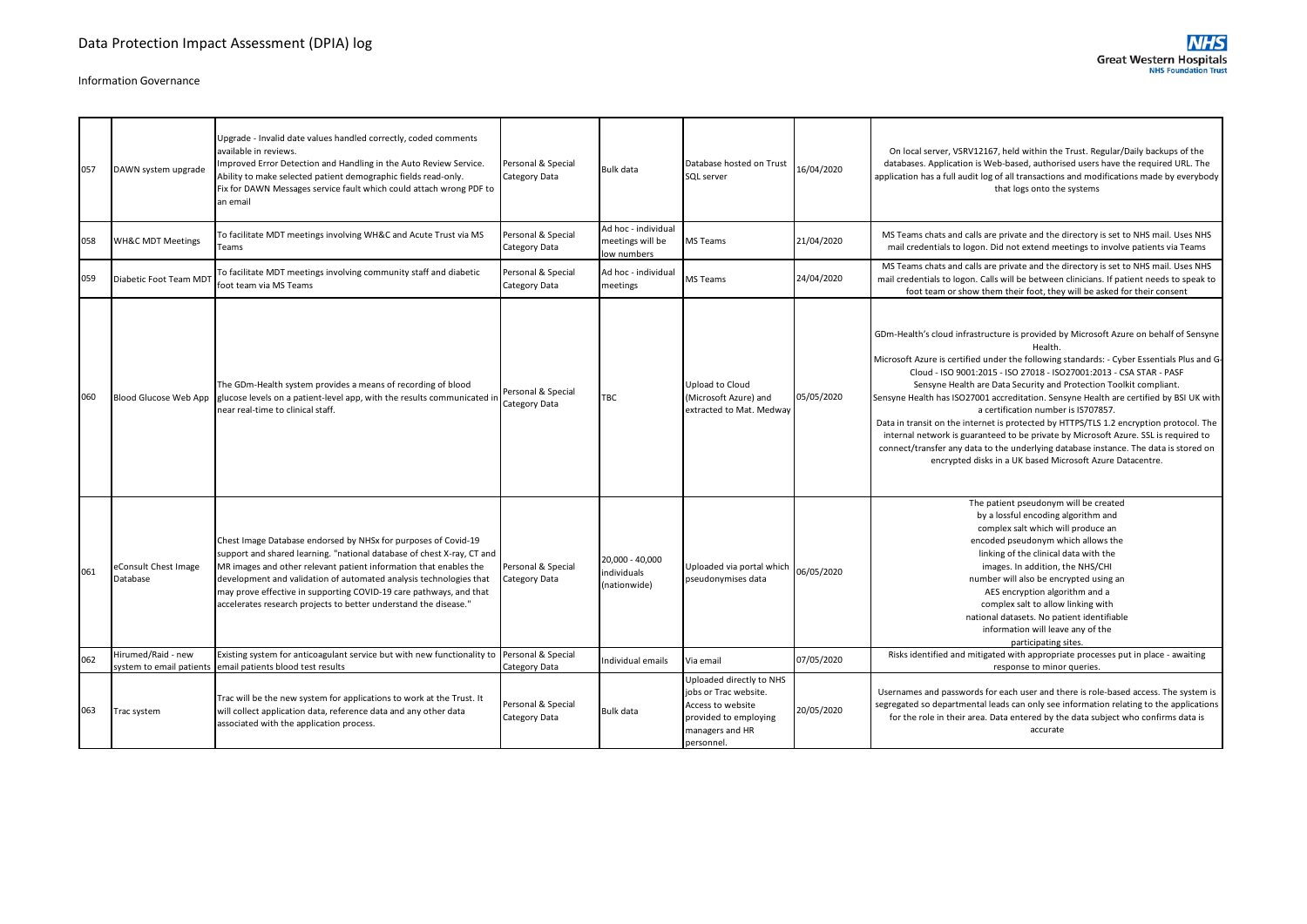| 064 | eConsult Online<br>Consultations for<br>Primary Care | Online consultations provide opportunities for patients to engage with<br>the NHS remotely, in some cases through automated clinical<br>algorithms that reduce the need for contact with clinicians, thus<br>reducing burden on clinical staff and enabling patients to seek real-<br>time clinical support.<br>NHSX and NHS England have been promoting the use of online<br>consultation solutions across the health service, particularly in primary<br>care settings. Efforts to widen uptake of virtual alternatives to face to<br>face appointments have been accelerated considering Covid-19. | Personal & Special<br>Category Data | Bulk data       | GPs require their patients<br>to access the service via<br>the NHS App, the<br>integration will be<br>provided by NHS Digital.                        | 09/06/2020 | NHS England will register the eConsult solution as a national information asset and<br>primary care providers using the solution will also log the solution on local asset<br>registers. verifying patient ID, information provided by the data subject will be<br>matched with the NHS number via NHS Login and other information provided by GP<br>systems. eConsult store and process all data in the UK . The data centre is Tier 3 and<br>ISO27001.                                                                                                                                                        |
|-----|------------------------------------------------------|-------------------------------------------------------------------------------------------------------------------------------------------------------------------------------------------------------------------------------------------------------------------------------------------------------------------------------------------------------------------------------------------------------------------------------------------------------------------------------------------------------------------------------------------------------------------------------------------------------|-------------------------------------|-----------------|-------------------------------------------------------------------------------------------------------------------------------------------------------|------------|-----------------------------------------------------------------------------------------------------------------------------------------------------------------------------------------------------------------------------------------------------------------------------------------------------------------------------------------------------------------------------------------------------------------------------------------------------------------------------------------------------------------------------------------------------------------------------------------------------------------|
| 065 | <b>TITAN Brainomix App</b>                           | App to access and process data. See DPIA 040 for details of main<br>system.                                                                                                                                                                                                                                                                                                                                                                                                                                                                                                                           | Personal & Special<br>Category Data | Bulk data       | App                                                                                                                                                   | 10/06/2020 | Data transferred from the on-site server to the cloud server will include<br>pseudonymized CT images and results, along with metadata. Patient identifiable data<br>such as name, date of birth, and address will not be transferred to the cloud server. To<br>set up the connection to the Brainomix cloud server, a new outbound HTTPS<br>connection is required. All data is encrypted in transmission and transferred over<br>HTTPS (typically TLS 1.2 with AES encryption). Data stored on the cloud server is<br>encrypted at rest with keys stored in AWS KMS. The cloud service is ISO 27001 certified |
| 066 | <b>GWH CCTV Upgrade</b>                              | CCTV is in operation across the Trust for security and protection of<br>individuals and property and will capture recordings of people<br>including patients, staff and visitors                                                                                                                                                                                                                                                                                                                                                                                                                      | Personal data                       | One month cycle | Viewed or copied to tape<br>and collected                                                                                                             | 10/06/2020 | System security assessment completed for the CCTV system, co-ordinated by SERCO.<br>See SSA for further details                                                                                                                                                                                                                                                                                                                                                                                                                                                                                                 |
| 067 | Trello                                               | Collaborative working on projects, accessed through MS Teams app                                                                                                                                                                                                                                                                                                                                                                                                                                                                                                                                      | Personal & Special<br>Category Data | ad hoc          | Cloud based database.                                                                                                                                 | 12/06/2020 | Data entered by the user to register for an account will be used to provide the service<br>and to authenticate the user when they log into their account. Atlassian use two-factor<br>authentication to manage accounts. Rigorous security testing is carried out by the<br>company. Data is encrypted whilst in transit.                                                                                                                                                                                                                                                                                       |
| 068 | MESH/DLP reporting                                   | Daily Flow Transfers from multiple CCGs to one merged CCG                                                                                                                                                                                                                                                                                                                                                                                                                                                                                                                                             | Personal & Special<br>Category Data | Bulk data       | Via MESH instead of the<br><b>DSCRO</b>                                                                                                               | 19/06/2020 | At rest - no change. As per Trust security policies which include access controls, secure<br>networks, password management, permissions, etc.<br>In transit - will be submitted via NHS.net to practices<br>Practices will store the data in a secure fashion, using folders on their own network<br>with the relevant access.<br>A nominated CCG representative will control the distribution list of practices/emails<br>who are able to access the information.                                                                                                                                              |
| 069 | People Pulse                                         | Feedback on the NHS response to coronavirus<br>Note: A full DPIA is not required as no personal or sensitive data<br>should be collected.                                                                                                                                                                                                                                                                                                                                                                                                                                                             | Anonymised data                     | Bulk data       | Survey link is public and<br>open                                                                                                                     | 08/07/2020 | Anonymised data collection from data subject themselves. Survey link is public and<br>open, which means anyone could share the link with other people including non-NHS<br>staff or they could fill the form in more than once.                                                                                                                                                                                                                                                                                                                                                                                 |
| 070 | DrDoctor Video<br>Conferencing App                   | Video Conferencing App added to the existing platform to support<br>with Covid-19                                                                                                                                                                                                                                                                                                                                                                                                                                                                                                                     | Personal & Special<br>Category Data | Ad hoc          | Links to meetings are sent<br>via text/email to the<br>patient. Patient data links<br>to PAS system.                                                  | 10/07/2020 | Emails/texts sent which include a unique link to a secure platform for the call. No<br>special category data is sent in the text/email. Patients agree to the service.                                                                                                                                                                                                                                                                                                                                                                                                                                          |
| 071 | NHS Mail 0365                                        | Update to NHS mail DPIA which includes information about the Office<br>365 packages                                                                                                                                                                                                                                                                                                                                                                                                                                                                                                                   | Personal & Special<br>Category Data | Bulk data       | NHS Digital and Accenture<br>host the NHS mail system<br>NHS have agreement with<br>Microsoft and NHS mail<br>credentials act at<br>Microsoft account | 13/07/2020 | Microsoft use Azure cloud storage which is secure and have ISO27001 accreditation.<br>Microsoft also have Cyber Essentials Plus. Microsoft account uses NHS mail credentials                                                                                                                                                                                                                                                                                                                                                                                                                                    |
| 072 | MS Teams Live Events                                 | MS teams rolled out by NHS Digital - Trust staff to use to communicate<br>during Corona virus (COVID-19) pandemic. Live Events to be utilised<br>where the speaker needs to present without interruption - e.g.<br>training, seminars, etc.                                                                                                                                                                                                                                                                                                                                                           | Personal & Special<br>Category Data | Ad hoc          | Via MS Teams desktop<br>version or web app. Login<br>using NHS mail credentials                                                                       | 15/07/2020 | Adopted the DPIA and guidance produced by Imperial College NHS Trust (received on<br>20/4/2020). MS Teams chats are private and the directory is set to NHS mail. In<br>addition, live events are one-way which means microphones and camera cannot be<br>switched on which prevents 'bombing'. The chat is also moderated before publishing.                                                                                                                                                                                                                                                                   |
| 073 | Live Transcibe App                                   | Free audiotyping app, which will type the words on a screen as the<br>user speaks. This app will be used as a simple communication tool to<br>enable conversation between staff and patients who rely on lip<br>reading.                                                                                                                                                                                                                                                                                                                                                                              | Anonymised data                     | Ad hoc          | Audiotyping app, which<br>will type the words on a<br>screen as the user speaks                                                                       | 27/07/2020 | The app will type what is spoken about. This may contain identifiable data and special<br>category data, but it may not. It depends on what the discussion is about. Data is not<br>collected by the app and is not shared with the owning company. The Trust would not<br>be looking to copy anything from the device to the notes. Printing cannot be done<br>from the app and the devices are not linked to printers in any case.                                                                                                                                                                            |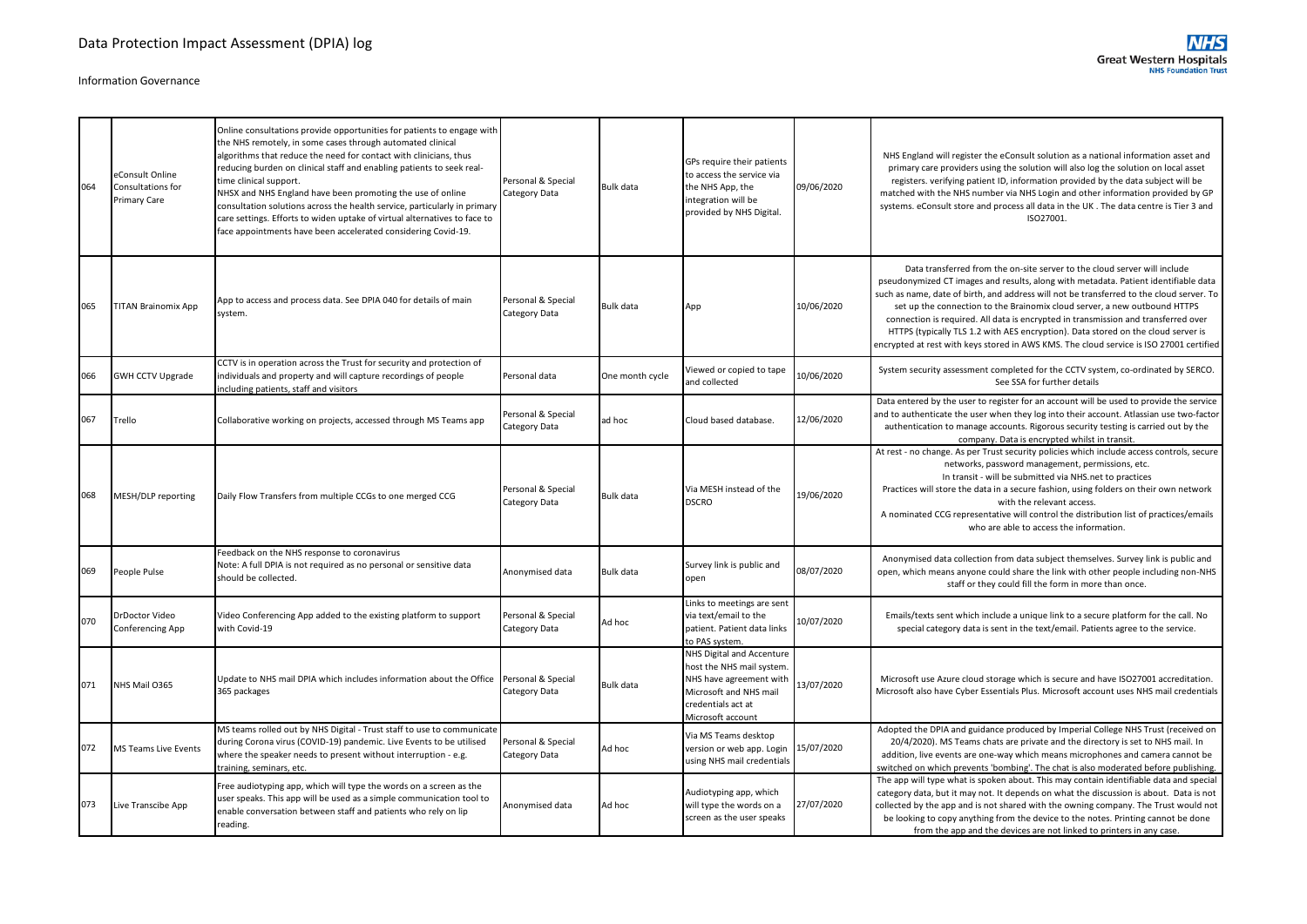| 074 | Google meet                                                                 | a video conferencing system used by the NIHR (National Institute for<br>Health Research).                                                                                                                                  | Personal & Special<br>Category Data | Ad hoc         | Set up an account in<br>Google Meet                                                                                     | 29/07/2020 | Does not have user attention-tracking features or software, it does not use customer<br>data for advertising and it does not sell customer data to third parties. All video<br>meetings are encrypted in transit by default between the client and Google. Meet<br>adheres to IETF security standards for Datagram Transport Layer Security (DTLS) and<br>Secure Real-time Transport Protocol (SRTP).                                                                                                            |
|-----|-----------------------------------------------------------------------------|----------------------------------------------------------------------------------------------------------------------------------------------------------------------------------------------------------------------------|-------------------------------------|----------------|-------------------------------------------------------------------------------------------------------------------------|------------|------------------------------------------------------------------------------------------------------------------------------------------------------------------------------------------------------------------------------------------------------------------------------------------------------------------------------------------------------------------------------------------------------------------------------------------------------------------------------------------------------------------|
| 075 | Card Medic App                                                              | Allows staff to communicate with patients with hearing loss whilst<br>wearing PPE.                                                                                                                                         | Anonymised data                     | Ad hoc         | Uses a series of pre-<br>completed flashcards to<br>communicate with<br>patients whilst carrying<br>out a consultation. | 29/07/2020 | Uses a series of pre-completed flashcards to communicate with patients whilst carrying<br>out a consultation. Does not require the use of any personal or sensitive data.                                                                                                                                                                                                                                                                                                                                        |
| 076 | Dermatology Additional<br>Capacity                                          | Patients are referred to GWH for dermatology opinion. These patients<br>are then forwarded to HBS for processing                                                                                                           | Personal & Special<br>Category Data | 1000 initially | Through HBS system<br>(Virtual Lucy) via a secure<br>portal                                                             | 07/08/2020 | System has the following accreditation:<br>- Cyber Essentials Plus<br>$-$ ISO9001<br>$-$ ISO27001<br>UK servers. Data is disposed of in a secure way in line with NHS Retention and<br><b>Destruction Schedules</b>                                                                                                                                                                                                                                                                                              |
| 077 | <b>Oticon Remote Hearing</b><br>Aid Service                                 | During times of social distancing and reduced appointments, the<br>application allows the patient to upload their details to an app, have<br>hearing aids built and sent to them, with virtual follow-up                   | Personal & Special<br>Category Data | Ad hoc         | User downloads their data<br>to an app through a<br>registered account. The                                             | 28/08/2020 | Data is encrypted in transit. Data stored on secure Microsoft Azure cloud platform at<br>rest. Servers are located in both the UK and in the US. Data is identified using the<br>patient's personal email account.                                                                                                                                                                                                                                                                                               |
| 078 | Allocate URL change                                                         | Current External URL is already used for Employee Online, this switch<br>will allow a different app Allocate Me to be used                                                                                                 | Staff data                          | approx. 5000   | Interaction with the<br>Health Roster data                                                                              | 31/08/2020 | Full DPIA not completed as URL change.                                                                                                                                                                                                                                                                                                                                                                                                                                                                           |
| 079 | Bio-Rad Betathalassemia<br>solutions                                        | To produce patient results following analysis                                                                                                                                                                              | Personal & Special<br>Category Data | Ad hoc         | Provided by the Trust<br>Laboratory Information<br>System (LIS)                                                         | 01/09/2020 | New analyser. Patient data received from the Trusts LIS in order to process and report<br>sample results against the defined patient, and sent back to the Trust LIS. Not sent<br>outside EU. LIS SOP in place.                                                                                                                                                                                                                                                                                                  |
| 080 | QbTest ADHD<br>Management System                                            | Test of QbTest ADHD Management System. Patient completes<br>assessment and identifialke data that is collected is gender and DOB                                                                                           | Personal & Special<br>Category Data | Ad hoc         | Laptop provided by<br>company and sent<br>encrypted for report to be<br>generated                                       | 22/09/2020 | Data collection is temporarily stored locally (to enable offline use) before the data is<br>sent encrypted using secure https to the server where it is processed, stored to the<br>database and the report is generated. QbTest supports two-factor-authentication.                                                                                                                                                                                                                                             |
| 081 | SystmOne sharing for<br>community and primary<br>care                       | To provide assurance when data needs to be shared between<br>community and primary care providers for patient direct care. This<br>agreement is between Virgin Care, Medvivo and GWH                                       | Personal & Special<br>Category Data | CCG wide       | Through the SystmOne<br>system                                                                                          | 22/09/2020 | BSW GP practices and Virgin Care complete the DSPT. Smartcard access. Audit trail<br>available to enable GP Practice to monitor access. Sharing agreement in place                                                                                                                                                                                                                                                                                                                                               |
| 082 | <b>SCW CCG Named GP for</b><br>Safeguarding Agreement                       | Named GP role and that of the Adult/Child Safeguarding Lead, to do<br>the following:<br>to support GP surgeries directly<br>to liaise with the council<br>Full purpose included in processing agreement                    | Personal & Special<br>Category Data | CCG wide       | Request for support<br>submitted to Named GP<br>through SystmOne and<br>system is then accessed<br>directly             | 22/09/2020 | BSW CCGs and all GP practices complete the DSPT. Smartcard access. Audit trail<br>available to enable GP Practice to monitor access. Nothing will be saved to CCG<br>restricted servers. There is a Data Processing Agreement in place                                                                                                                                                                                                                                                                           |
| 083 | Amplitude                                                                   | Im prove the PROMS process for trauma and orthopaedics                                                                                                                                                                     | Personal & Special<br>Category Data | Approx 1200    | Interface with PAS system 24/09/2020                                                                                    |            | Amplitude uses the Microsoft Azure data centres which are ISO27001 certified. Azure<br>has two locations in the UK which are also used for back-ups.<br>SSL certificates to be acquired for domains<br>Firewalls to allow access to Amplitude from within the HSCN                                                                                                                                                                                                                                               |
| 084 | Dynamics 365/HoloLens                                                       | Training system - using HoloLens virtual reality device. Training cohort<br>view the feed and can interact with the device through MS Teams.<br>ink between the device and MS Teams is through Microsoft Remote<br>Assist. | Personal & Special<br>Category Data | Ad hoc         | Interface with MS Teams.<br>User logs onto device and<br>then logs onto their MS<br>Teams account                       | 28/09/2020 | • A separate DPIA has been approved for the use of Microsoft Teams, Microsoft<br>Dynamics 365 Remote Assist is an extension of Microsoft Teams Functionality, and<br>should be covered under the MS teams security assessment.<br>. Data will only be viewed by participants invited to the Microsoft Teams meeting.<br>Participants will have signed a confidentiality agreement which defines the conditions<br>under which the video stream can be viewed and that prevents recording of the video<br>stream. |
| 085 | SHarED - Supporting<br>High Impact Users in<br><b>Emergency Departments</b> | Project Aim is to reduce ED attendances by HIUs involved in this<br>project by 20% and to improve the experience of HIUs and ED staff in<br>one year.                                                                      | Personal & Special<br>Category Data | Approx. 20     | Identifiable data held at<br>the Trust. Anonymised<br>and Pseudonymised<br>dataset stored by<br>WEAHSN.                 | 03/06/2020 | Identifiable data held at the Trust. Anonymised and Pseudonymised dataset stored by<br>WEAHSN. Data shared by NHS mail                                                                                                                                                                                                                                                                                                                                                                                           |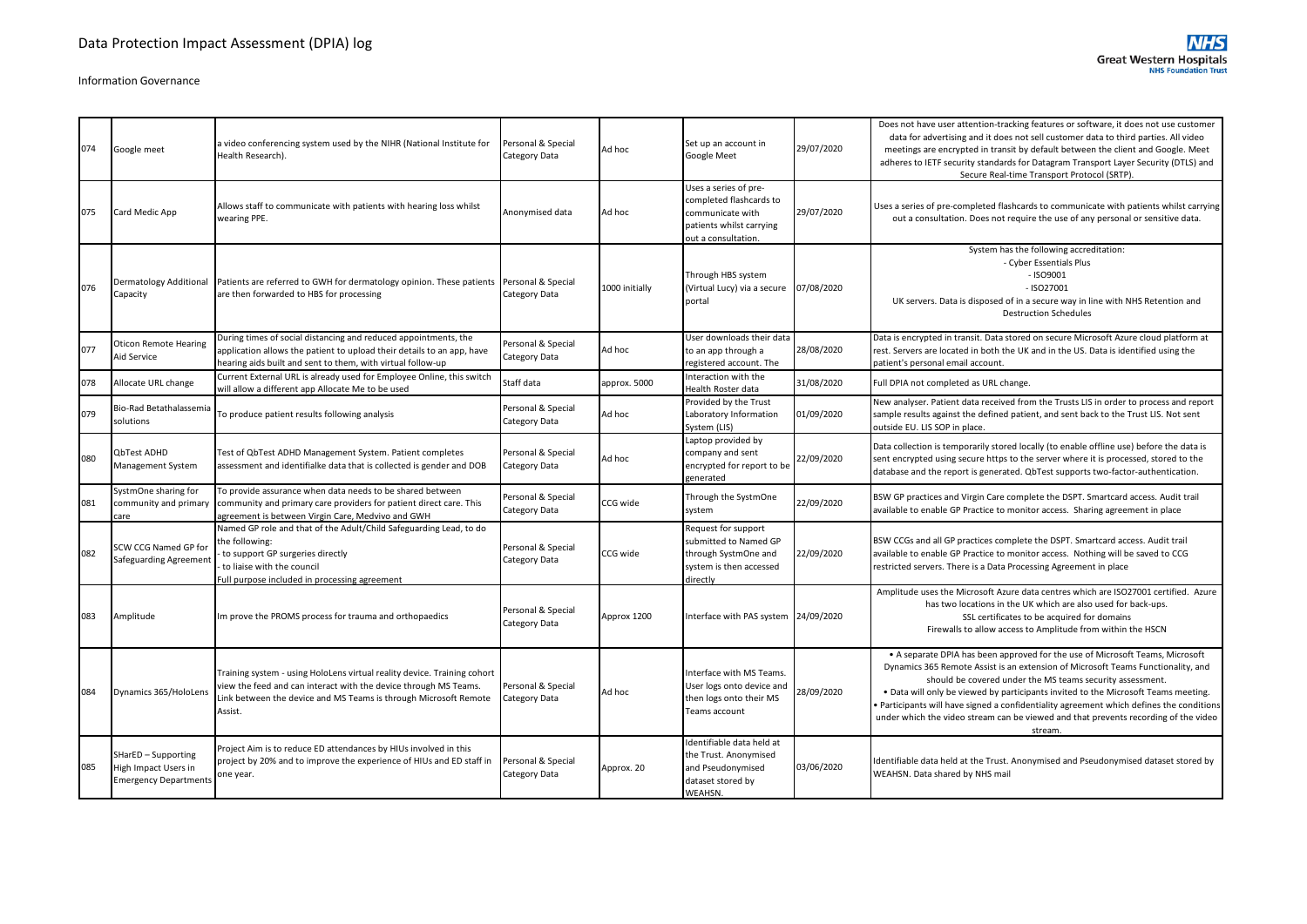| 086 | Sysmex Urine Analyser                  | Sysmex UK Ltd is installing a UF-5000 urine microscopy analyser in the<br>microbiology laboratory (to replace the UF-1000i). Initially a<br>verification process will take place comparing the data of ~500 samples<br>(anonymised). Once completed the UF-5000 will be used for routine<br>processing and the UF-1000i will be decommissioned and removed.<br>All PCs with patient data will remain onsite                                                                                                                                                                                                                                       | Personal & Special<br>Category Data | 500 samples                                         | Anonymised data is shared 24/07/2020<br>for analysis purposes                                                                      |            | All person-identifiable data is held on site - company access anonymised data only                                                                                                                                                                                                                                                                                                                                                  |
|-----|----------------------------------------|---------------------------------------------------------------------------------------------------------------------------------------------------------------------------------------------------------------------------------------------------------------------------------------------------------------------------------------------------------------------------------------------------------------------------------------------------------------------------------------------------------------------------------------------------------------------------------------------------------------------------------------------------|-------------------------------------|-----------------------------------------------------|------------------------------------------------------------------------------------------------------------------------------------|------------|-------------------------------------------------------------------------------------------------------------------------------------------------------------------------------------------------------------------------------------------------------------------------------------------------------------------------------------------------------------------------------------------------------------------------------------|
| 087 | Odro                                   | Video conferencing system used by recruitment agencies                                                                                                                                                                                                                                                                                                                                                                                                                                                                                                                                                                                            | Personal                            | Recruitment Team                                    | Recruitment agencies<br>invite members of the<br>recruitment team to join<br>online interviews                                     | 14/09/2020 | Recruitment team are invited as guests only                                                                                                                                                                                                                                                                                                                                                                                         |
| 088 | Bitsight                               | Cyber Security events gathered from various sources and put into user<br>friendly platform. Trust scored on resilience                                                                                                                                                                                                                                                                                                                                                                                                                                                                                                                            | <b>Trust information</b>            | "200 billion daily<br>events - 120 data<br>sources" | Extracts to site help to<br>score the Trust's resilience                                                                           | 29/09/2020 | Trust data only. Full DPIA was not required.                                                                                                                                                                                                                                                                                                                                                                                        |
| 089 | Trial of Ophthalmology<br>imaging tool | Trial of Ophthalmology imaging tool                                                                                                                                                                                                                                                                                                                                                                                                                                                                                                                                                                                                               | Personal & Special<br>Category Data | Unknown - 5 day<br>trial                            | Images taken on a<br>standalone device which<br>connects to a PC                                                                   | 15/10/2020 | All data is encrypted, PC's are restricted by user access as are networks, all PII health<br>data is fully anonymised before being received. Only encrypted drives are used. Various<br>link and program restriction firewalls are used. At the end of the demo we remove the<br>hard drive from the PC and leave all patient info and images with the Trust.                                                                       |
| 090 | Mimecast                               | File transfer site used by the Trust's external auditors. Site used when<br>the file size is too large to send by email.                                                                                                                                                                                                                                                                                                                                                                                                                                                                                                                          | <b>Trust information</b>            | Ad hoc                                              | Accessed via a portal. User<br>must enter the unique<br>access key they were given 23/10/2020<br>before they can enter the<br>site |            | Transfer method is encrypted, with data leakage prevention built in. There is also an<br>access key as an additional form of security to prevent unwanted guests from<br>uploading information. Each user upload is tracked to that user. Access keys prevent<br>unwanted users from uploading information. KPMG staff access data in the portal using<br>unique log on details                                                     |
| 091 | egress                                 | Egress Secure Workspace allows you to stay productive and keep<br>sensitive data safe with an encrypted collaborative environment for<br>sharing and storing files. The site will primarily be used for sharing files<br>securely when they are too large to send by email                                                                                                                                                                                                                                                                                                                                                                        | Trust information                   | Ad hoc                                              | Accessed via a portal. User<br>must enter the unique<br>access key they were given 23/10/2020<br>before they can enter the<br>site |            | . Egress host files in cloud storage accredited to ISO 27001 / 9001<br>Anti-virus and MIME checks on all incoming files, and then use AES-256 bit encryption<br>to protect them within our environment.<br>Multi-factor authentication available via SMS pin or Google/Microsoft Authenticators                                                                                                                                     |
| 092 | <b>NVIS</b>                            | NHS England has commissioned NHS Arden and GEM CSU (which is<br>part of<br>NHS England) to implement a National Immunisation Vaccination<br>Service (NIVS).<br>The implementation of this service will deliver a centralised data<br>capture tool for clinical<br>teams delivering the seasonal flu immunisation and is an essential<br>component of NHS<br>England's response to the COVID-19 pandemic.                                                                                                                                                                                                                                          | Personal & Special<br>Category Data | All child data                                      | Upload to NHS Digital who<br>share the relevant data                                                                               | 27/10/2020 | The solution will disseminate identifiable<br>outputs only to NHS Digital who then aggregate or summarise the data. Microsoft<br>Azure host the data on<br>infrastructure. Microsoft Azure operates at<br>TIA942 Tier 3 equivalence and the<br>datacentres are engineered to provide<br>99.999% availability. Standard Azure networking has<br>built-in DDoS protection.                                                            |
| 93  | EIDO Inform Digital &<br>Home Consent  | An online management portal through which patients whose consent<br>is required can be added singly or in bulk.<br>Patients are sent a one-off link through which they access an<br>information article about their procedure.<br>The patient can note down consent-related questions or concerns for<br>discussion with their consultant.                                                                                                                                                                                                                                                                                                        | Personal & Special<br>Category Data | Ad hoc                                              | Online dashboard                                                                                                                   | 06/11/2020 | Web portal uses HTTPS. Data held in the system will only be retained for as long as<br>customer requires, data will be permanently and securely disposed of in line with the<br>EIDO Purge Policy. Cloud infrastructure is provided by Amazon Web Services (AWS).<br>Encryption of data on platform and hosted within UK datacentres.                                                                                               |
| 94  | DrDoctor<br>Communication<br>Function  | DrDoctor is an on-line messaging system which allows for direct two-<br>way communication between the Trust and its patients and staff. The<br>digital platform supports the following functions:<br>1. Collection of digital assessments by patients with responses<br>viewable by clinicians<br>2. Patient portal which allows patients to view their assessments<br>3. Provides a mechanism for the organisation to capture patient<br>feedback and improve services and experience.<br>4. Staff will be able to review and report on performance within their<br>departments and also receive organisational messaging through the<br>svstem. | Personal & Special<br>Category Data | <b>Bulk data</b>                                    | Online portal                                                                                                                      | 11/11/2020 | Azure UK data centres (UK south and UK west): Azure meets ISO 27001, HIPAA,<br>FedRAMP, SOC 1 and SOC 2, as well as country-specific standards.<br>Azure ExpressRoute (a virtual private cloud connection) to connect to the health and<br>social care network (HSCN). Data Integration (HL7 and SQL SSIS) traffic flows through<br>this route and is also encrypted using forced TLS 1.2 (for data integrations with<br>hospitals) |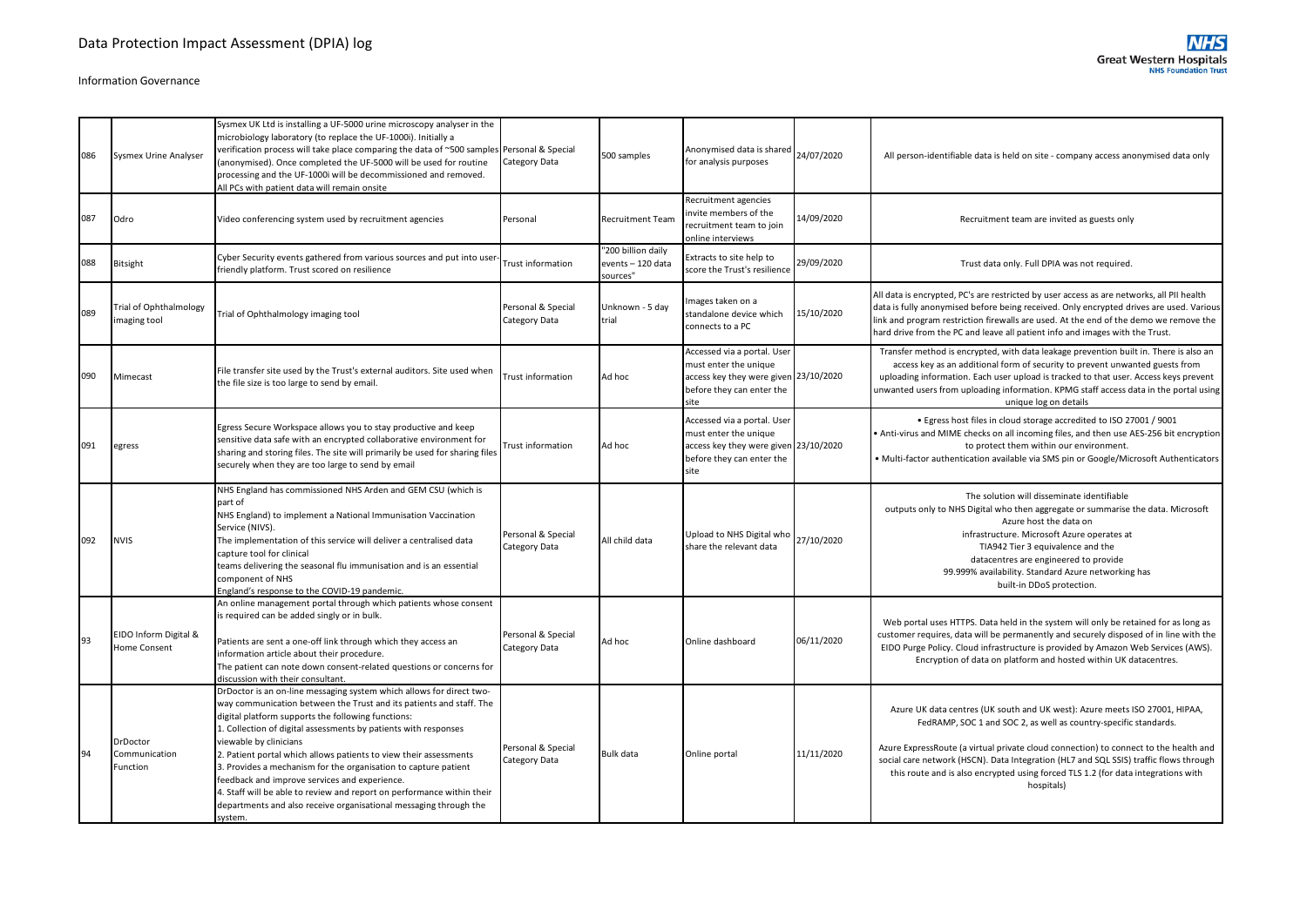| 95  | NHS 111 First using<br><b>Emergency Department</b><br>Digital Integration (EDDI)                               | From December 2020, the EDDI product will enable NHS 111 providers<br>to give patients a time slot to attend an emergency department, minor<br>injuries unit or urgent treatment centre.<br>The EDDI product is accessed via web browser and will show the<br>patients' information and the slot they are booked into. If the<br>recipient organisation is using TPP SystmOne with GP-Connect, the<br>patient will automatically be booked into an available time slot.                                                                                                                                | Personal & Special<br>Category Data | <b>Bulk data</b>           | Web browser                                                    | 20/11/2020 | Access to the national EDDI system is controlled via existing Smartcards that require<br>the relevant EDDI positions to be added to the users record.<br>https://digital.nhs.uk/services/emergency-department-digital-integration/transparency-<br>statement-for-eddi-patients                                                                                                                                                                                                |
|-----|----------------------------------------------------------------------------------------------------------------|--------------------------------------------------------------------------------------------------------------------------------------------------------------------------------------------------------------------------------------------------------------------------------------------------------------------------------------------------------------------------------------------------------------------------------------------------------------------------------------------------------------------------------------------------------------------------------------------------------|-------------------------------------|----------------------------|----------------------------------------------------------------|------------|-------------------------------------------------------------------------------------------------------------------------------------------------------------------------------------------------------------------------------------------------------------------------------------------------------------------------------------------------------------------------------------------------------------------------------------------------------------------------------|
| 96  | <b>iBabs</b>                                                                                                   | Trust Board Papers portal for sharing reports                                                                                                                                                                                                                                                                                                                                                                                                                                                                                                                                                          | Personal & Special<br>Category Data | As per meeting<br>schedule | Online portal                                                  | 26/11/2020 | iBabs uses 256-bits AES encryption.<br>All iBabs processes and procedures comply with ISO 27001 and ISO 27002<br>requirements, that ensure iBabs meets international information security standards.                                                                                                                                                                                                                                                                          |
| 97  | Covid Virtual Ward                                                                                             | The Gloucestershire COVID Virtual Ward is a centralized model<br>provided by GDoc and has been developed to support clinicians to<br>monitor patients with confirmed or suspected COVID-19 who are not<br>unwell enough to need admission to hospital, who can be admitted<br>for monitoring for a 14 day period.                                                                                                                                                                                                                                                                                      | Personal & Special<br>Category Data | <b>Bulk data</b>           | File transfer                                                  | 09/12/2020 | Baywater will share the NHS numbers by NHSmail. Baywater are IG Toolkit compliant<br>(2019/20). Provider contract between GCCG and GDoc Ltd. GDoc Ltd are DSP toolkit<br>compliant. GP Practice code will be used to sort data for individual practices. Minimum<br>amount of information will be transferred.<br>An additional consent is requested from the patient to share information for the<br>purposes of evaluation is obtained and document on the patient's notes. |
| 98  | Zoom (Pro License)                                                                                             | Video Conferencing App. (Trial was approved in July for Schwartz<br>rounds.)                                                                                                                                                                                                                                                                                                                                                                                                                                                                                                                           | <b>Trust information</b>            | Ad hoc                     | Web browser                                                    | 16/12/2020 | Upgrade to the security settings on the Pro version means it is acceptable for hosting<br>meetings. These are limited where possible and will not be used for patient meetings                                                                                                                                                                                                                                                                                                |
| 99  | Zoom (Basic)                                                                                                   | Video Conferencing App. (Approved for joining meetings, not hosting)                                                                                                                                                                                                                                                                                                                                                                                                                                                                                                                                   | Personal & Special<br>Category Data | Ad hoc                     | Downloaded client                                              | 16/12/2020 | Basic version has been approved for use when attending meetings due to the improved<br>security features since the initial assessment in April/May 2020. The basic version<br>should not be used to host meetings.                                                                                                                                                                                                                                                            |
| 100 | <b>TRIM Assessment</b><br><b>Support Service</b>                                                               | ndividuals may experience traumatic experiences while at work. The<br>TRIM process is designed to support staff when this occurs.                                                                                                                                                                                                                                                                                                                                                                                                                                                                      | Personal & Special<br>Category Data | Ad hoc                     | Stored locally in files and<br>electronically                  | 18/12/2020 | Local TRIM policy and SOP created specifically for this process. The security features<br>includes a document 'postbox' which is locked in a staff only area. Paperwork is<br>transported on site is opaque envelopes and filed in secure storage compartments.<br>Access to postbox key and files is restricted to appropriate staff only                                                                                                                                    |
| 101 | BSW Older People's<br>Programme: Shared<br>Decision Making<br>measurement tool<br>CollaboRATE and<br>IntegRATE | BaNES, Swindon and Wiltshire STP have commissioned SCW to<br>develop a tool to collect data to analyse how well share decision<br>making is performed. This will be done via mobile app (SMS) and email<br>website). Clinical teams will input contact information (mobile phone<br>number or email address) and contacts will receive SMS or email<br>asking them to contribute to a survey, including opt out/I decline<br>options. Anonymous paper surveys will also be shared to be imported<br>into the tool. Aggregated summary reports produced at organisation,<br>clinic and clinician level. | Personal Data                       | (across stp)               | Up to 1000 a month SMS and email providing<br>link to a survey | 24/12/2020 | Survey responses will be anonymised. Patients can opt out. Data held on UK<br>datacentres. Data backed up and can be restored within 24 hours. Sub-processors -<br>Twilio: ISO27001 compliant and StoreTec Scanning and document management<br>company: ISO27001 compliant. The site will be secured with SSL certificates to protect<br>data in transit - forcing HTTP to HTTPS redirection across the site                                                                  |
| 102 | Primary Care Network<br>(PCN) Mass Vaccination                                                                 | In order to deliver the COVID vaccination within a PCN area, patients<br>may be contacted by a practice within the PCN that is not their<br>registered practice to book their appointments for COVID<br>vaccinations. The patients may also receive the COVID vaccinations at<br>a practice within the PCN that may not be their registered practice.<br>To enable this, there is a requirement for patient personal data to be<br>shared within the PCN.                                                                                                                                              | Personal & Special<br>Category Data | Bulk data                  | TPP SystmOne clinical<br>system                                | 14/12/2020 | The vaccination will be recorded in the Pinnacle Outcome4Health system which will<br>automatically update the patients clincial record within their registered GP practice.<br>Pinnacle Outcome4Health and TPP SystmOne are securely connected using Message<br>Exchange for Social Care and Health (MESH) via the NHS HSCN to enable the transfer<br>and flow of patient information.<br>SystmOne System Security Asssessment completed.                                     |
| 103 | Digital Staff Passport                                                                                         | Allow clinicians quick movement of employees between NHS<br>organisations when transferring employment during the pandemic                                                                                                                                                                                                                                                                                                                                                                                                                                                                             | Personal & Special<br>Category Data | Ad hoc                     | Electronic system transfer<br><b>EST</b>                       | 05/01/2021 | System hosted by Blackpool Teaching Hospital (BTH) on Microsoft Azure which has<br>ISO27001 certification and AES256bit encryption as standard. A DPIA, processing<br>agreement, provacy notice and terms of use reviewed/accepted as part of the IG pack                                                                                                                                                                                                                     |
| 104 | Child Protection-<br>Information Sharing (CP<br>$ S\rangle$                                                    | The Child Protection-Information Sharing (CP-IS) programme assists<br>information sharing between the local authority and health. CP-IS<br>identifies and safeguards unborn babies and children who are subject<br>to a local authority Child Protection Plan when attending unscheduled<br>healthcare settings across England.                                                                                                                                                                                                                                                                        | Personal & Special<br>Category Data | Bulk data                  | Via the Summary Care<br>Record                                 | 24/12/2020 | Accessed through the Summary Care Record which is a smartcard enabled system with<br>RBAC and full audit controls. SCR is hosted by NHS Digital on a secure platform.                                                                                                                                                                                                                                                                                                         |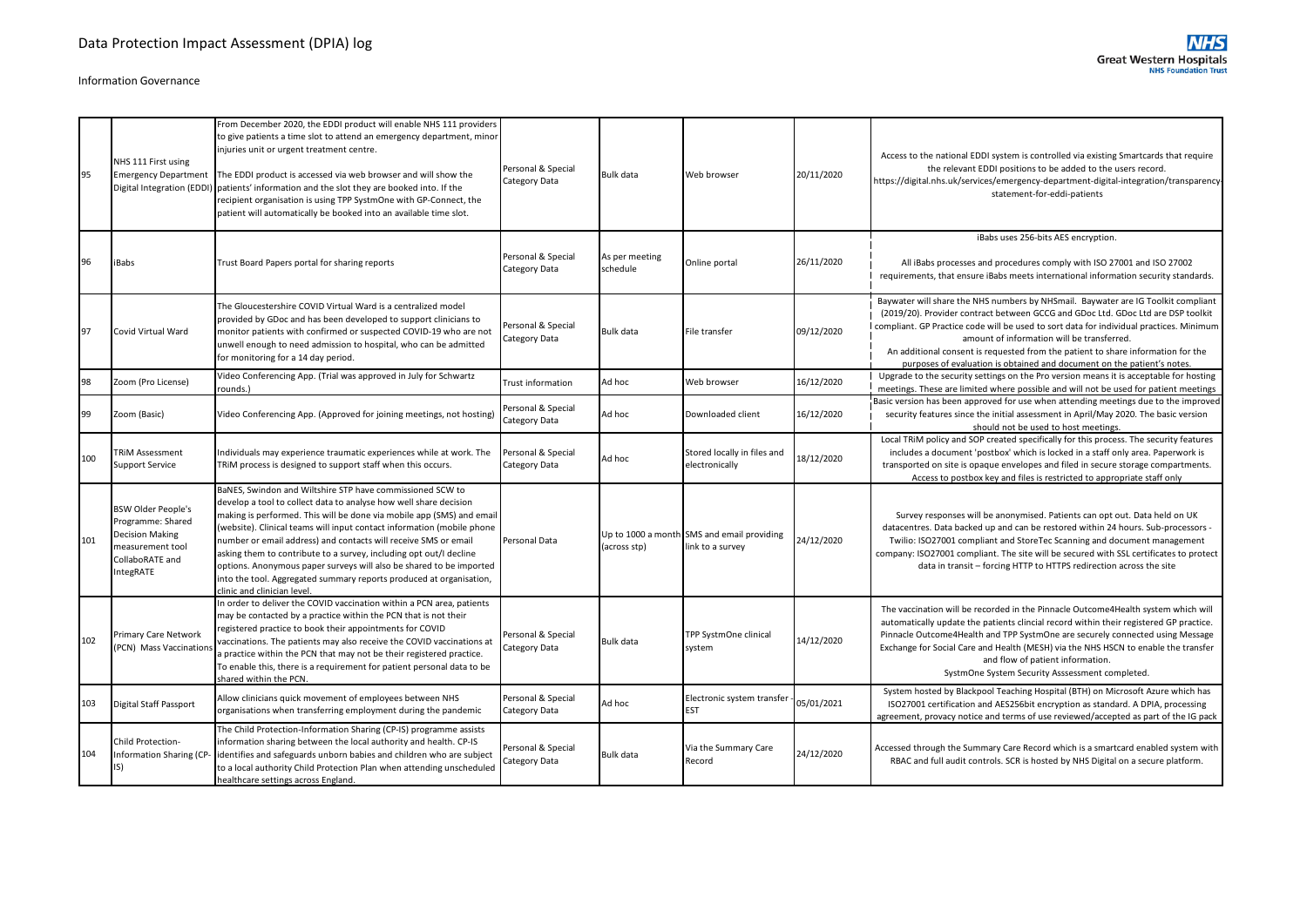|                  |                                                               |                                                                               |                                     |                  |                                                      |            | The solution will disseminate identifiable                                                                                                                                                                                                                                                                                                                                                                                                                                                                                                                                                                                                                                                                                                       |
|------------------|---------------------------------------------------------------|-------------------------------------------------------------------------------|-------------------------------------|------------------|------------------------------------------------------|------------|--------------------------------------------------------------------------------------------------------------------------------------------------------------------------------------------------------------------------------------------------------------------------------------------------------------------------------------------------------------------------------------------------------------------------------------------------------------------------------------------------------------------------------------------------------------------------------------------------------------------------------------------------------------------------------------------------------------------------------------------------|
| 105 a            | <b>Vaccination Programme</b><br>NIVS (see 092)                | DPIA for the flu vaccine                                                      | Personal & Special<br>Category Data | <b>Bulk data</b> | Upload to NHS Digital who<br>share the relevant data | 27/10/2020 | outputs only to NHS Digital who then aggregate or summarise the data. Microsoft<br>Azure host the data on<br>infrastructure. Microsoft Azure operates at<br>TIA942 Tier 3 equivalence and the<br>datacentres are engineered to provide<br>99.999% availability. Standard Azure networking has<br>built-in DDoS protection.                                                                                                                                                                                                                                                                                                                                                                                                                       |
| 105 b            | Vaccination Programme<br><b>NIMS</b>                          | DPIA for the Covid vaccine                                                    | Personal & Special<br>Category Data | <b>Bulk data</b> | Upload to NHS Digital who<br>share the relevant data | 01/05/2020 | Anonymised and/or pseudonymised data will be used for cohort monitoring and<br>update purposes.<br>The solution uses de-identified data in all areas where identified data is not required. In<br>particular the cohort selection, planning and reporting functions work with de-<br>identified data only. Two Azure data centres, namely, UK South and UK West. Microsoft<br>Azure operates at TIA942 Tier 3 equivalence and the datacentres are engineered to<br>provide 99.999% availability.                                                                                                                                                                                                                                                 |
| 105 c            | <b>Jaccination Programme</b><br>Flu Survey                    | DPIA for a staff survey to plan for the flu vaccine                           | Personal & Special<br>Category Data | <b>Bulk data</b> | Survey link to staff only                            | 01/08/2020 | All information is securely stored in our SOC 2-accredited data centres, which adhere to<br>security and technical best practices. Data is transmitted over a secure HTTPS<br>connection and user logins are protected via TLS. Data at rest is encrypted.                                                                                                                                                                                                                                                                                                                                                                                                                                                                                       |
| 105 d            | Vaccination Programme<br>Covid Survey                         | DPIA for a staff survey to plan for the covid vaccine                         | Personal & Special<br>Category Data | <b>Bulk data</b> | Survey link to staff only                            | 01/10/2020 | All information is securely stored in our SOC 2-accredited data centres, which adhere to<br>security and technical best practices. Data is transmitted over a secure HTTPS<br>connection and user logins are protected via TLS. Data at rest is encrypted.                                                                                                                                                                                                                                                                                                                                                                                                                                                                                       |
| 105 e            | Vaccination Programm<br><b>Asymptomatic Testing</b><br>Survey | DPIA for a staff survey for staff volunteering for the asymptomatic<br>esting | Personal & Special<br>Category Data | <b>Bulk data</b> | Survey link to staff only                            | 01/11/2020 | All information is securely stored in our SOC 2-accredited data centres, which adhere to<br>security and technical best practices. Data is transmitted over a secure HTTPS<br>connection and user logins are protected via TLS. Data at rest is encrypted.                                                                                                                                                                                                                                                                                                                                                                                                                                                                                       |
| 105 f            | Vaccination Programme<br><b>NBS</b>                           | DPIA for the national booking service                                         | Personal & Special<br>Category Data | <b>Bulk data</b> | Upload to NHS Digital who<br>share the relevant data | 21/12/2020 | Protection of data in transit and at rest (encryption). User data transiting networks is<br>adequately protected against tampering and eavesdropping. • Asset protection and<br>resilience. User data, and the assets storing or processing it, is protected against<br>physical tampering, loss, damage, or seizure. • Separation between users. A malicious<br>or compromised user of the service should not be able to affect the service or data of<br>another. The data will be processed and stored in the United Kingdom by NHS Digital<br>and ACF Technologies UK Ltd who supply the booking engine. All NHS Digital data held<br>within NBS is within the UK jurisdiction as it is hosted in the Microsoft Azure cloud<br>within the UK |
| 105 <sub>g</sub> | <b>Vaccination Programme</b><br>Flu Track                     | DPIA for the system to log flu vaccines                                       | Personal & Special<br>Category Data | <b>Bulk data</b> | Portal upload                                        | 15/12/2020 | Information is only accessible by Trust system administrators who are identified by the<br>Trust and given specific login access to staff data.<br>Data is stored on a google cloud server based in the UK which is ISO 27001 compliant.<br>Access is restricted by job role. The Trust will approve who has<br>administrator access.<br>Staff using the system to book their vaccination appointment login in by<br>verifying their email address and setting their own password<br>Quantum Health Solutions has no access to the data on FluTrack<br>unless expressly approved by the Trust Exec lead                                                                                                                                          |
| 105h             | Vaccination Programme<br>Covid Track                          | DPIA for the system to log Covid vaccines                                     | Personal & Special<br>Category Data | <b>Bulk data</b> | Portal upload                                        | 15/12/2020 | Stored on AWS cloud server from the commencement date of the contract and for 1<br>year until the end of the contract. Information is only accessible by Trust system<br>administrators who are identified by the Trust and given specific login access to staff<br>data.<br>Data is stored on an AWS cloud server based in the UK which is ISO 27001 compliant.                                                                                                                                                                                                                                                                                                                                                                                 |
| 105 i            | Vaccination Programme<br>Pinnacle                             | DPIA for the hosting system to log Covid vaccines                             | Personal & Special<br>Category Data | <b>Bulk data</b> | Portal upload                                        | 15/12/2020 | ISO27001 certified and cyber essentials plus. PharmOutcomes/Outcomes4Health/<br>OcularOutcomes uses transparent data at rest encryption to aes-128-ctr standard (this<br>is the recommended encryption method for MariaDB), all data is transmitted within a<br>private vLAN and over a VPN.<br>External connections to PharmOutcomes/Outcomes4Health/<br>OcularOutcomes are encrypted using standard https protocol, and we only accept<br>TLSv1.2 and TLSv1.3.<br>Backups are stored on an encrypted disk and are GPG encrypted before being stored<br>offsite.                                                                                                                                                                                |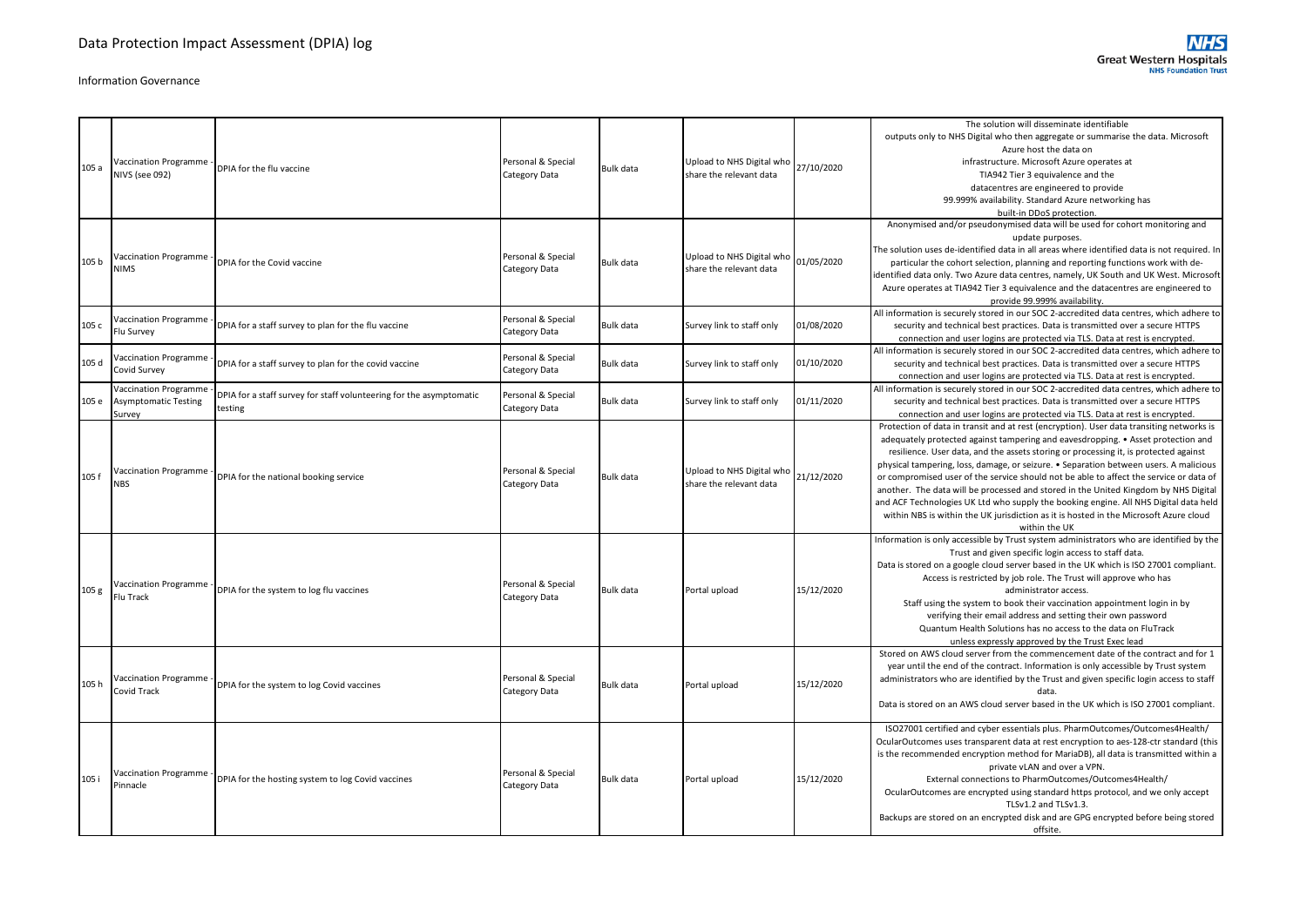| 106 | Careflow (Medway<br>Upgrade)                | Upgrade to the Trust's existing EPR system                                                                                                                                                                                                                                                                                                                                                                                                                                                                                                                   | Personal & Special<br>Category Data | Bulk data        | Data already shared.                                                           | 01/02/2021 | Existing system. New test pseudonymised test patients. Test data to be checked to<br>ensure that shuffle is sufficient<br>Data will be reshuffled if the data is identifiable                                                                                                                                                                                                                                                                                                                                                                                                                                                                                                                                |
|-----|---------------------------------------------|--------------------------------------------------------------------------------------------------------------------------------------------------------------------------------------------------------------------------------------------------------------------------------------------------------------------------------------------------------------------------------------------------------------------------------------------------------------------------------------------------------------------------------------------------------------|-------------------------------------|------------------|--------------------------------------------------------------------------------|------------|--------------------------------------------------------------------------------------------------------------------------------------------------------------------------------------------------------------------------------------------------------------------------------------------------------------------------------------------------------------------------------------------------------------------------------------------------------------------------------------------------------------------------------------------------------------------------------------------------------------------------------------------------------------------------------------------------------------|
| 107 | <b>GWH CCTV - New</b><br>cameras            | CCTV is in operation across the Trust for security and protection of<br>individuals and property and will capture recordings of people<br>including patients, staff and visitors - additional cameras near BTC                                                                                                                                                                                                                                                                                                                                               | Personal data                       | One month cycle  | Viewed or copied to tape<br>and collected                                      | 08/02/2021 | SERCO staff are trained to use CCTV systems. The netowrk location is separate to Trust<br>systems and the control room is securely protected.                                                                                                                                                                                                                                                                                                                                                                                                                                                                                                                                                                |
| 108 | Telemedicine Clinic                         | Teleradiology services to Great Western Hospital, Royal United<br>Hospital Bath and Salisbury Hospital. This is for overnight emergency<br>repo0072                                                                                                                                                                                                                                                                                                                                                                                                          | Personal & Special<br>Category Data | 5-10 per night   | <b>IPSec tunnel</b>                                                            | 09/02/2021 | • All TMC reporters work in TMC's RIS and PACS, they never have access to any Trust<br>systems.<br>All prior reports and images are visible in the TMC RIS/PACS in a mirror image of what<br>is available to them. If a radiologist needs another previous, the click on it and it pulls<br>into our PACS.<br>. Regular audits are conducted to ensure no PID is stored outside the TMC RIS and<br>PACS.<br>• All data in transit is encrypted using IPSEC tunnel and/or AES256, the industry<br>standard encryption algorithm.<br>. TMC is ISO 27001 certified and will be ISO 27701 certified by the end of Q1 2021.                                                                                       |
| 109 |                                             | Covid Oximetry @home (CO@h) Programme is to detect earlier<br>COVID Oximetry @home deterioration in the community of COVID diagnosed cases and enable<br>more timely treatment, through patient self-monitoring                                                                                                                                                                                                                                                                                                                                              | Personal & Special<br>Category Data | Bulk data        | Self-test and check-in<br>service                                              | 09/02/2021 | Equipment provided in home and check-in service to gain results                                                                                                                                                                                                                                                                                                                                                                                                                                                                                                                                                                                                                                              |
| 110 | Covid Virtual Ward                          | Virtual ward of patients over 65 who will perform Oximetry at home.<br>This is in collaboration with RUH Bath and SFT.                                                                                                                                                                                                                                                                                                                                                                                                                                       | Personal & Special<br>Category Data | Bulk data        | System to track patients<br>on virtual ward. Self-test<br>and check-in service | 09/02/2021 | organisations that are in scope of the notice are legally required, under section 259(5)<br>of the Act, to provide the data in the form and manner specified                                                                                                                                                                                                                                                                                                                                                                                                                                                                                                                                                 |
| 111 | HMRC data transfer                          | HMRC have now requested a 'live' worked example of our Partial<br>Exemption Special Method. Unfortunately the files are too large to                                                                                                                                                                                                                                                                                                                                                                                                                         | Confidential<br>information         | One off          | Online sharing site                                                            | 25/02/2021 | License held by HMRC. Named person to extract the uploaded data. Link only open for<br>48 hours. Only shared with named person, from an authorised HMRC account.                                                                                                                                                                                                                                                                                                                                                                                                                                                                                                                                             |
| 112 | Waba app                                    | The aim of this project is to allow a secure app on all devices of a<br>certain specification which allows clinicians to take photos of patients<br>and have them immediately stored off the device in a secure storage<br>area. The image is not stored on the device.<br>This will ensure that when the Medical Illustrations team are not<br>available, clinical photos can still be taken of patients in a secure<br>manner. It will also allow clinicians to send images to a patient record<br>for review by other clinicians via the Clinical Portal. | Personal & Special<br>Category Data | Ad hoc           | MIMs - existing Trust<br>system                                                | 25/02/2021 | A password reset is required in accordance with Trust Policy. After 5 mins of non-<br>activity the app will hibernate encrypting any data. Any incomplete Jobs remaining on<br>the device after 72 hours are auto-deleted.<br>No local copy in the app on the phone. The metadata is encrypted using strong<br>authentication (AES-256) that uses hash algorithm to protect data whilst in<br>transmission. Every new file (demographics metadata and images) generated via the<br>application is salted with a unique key that is generated just for the user for that<br>session of use (max life of a session is 12 hours).                                                                               |
| 113 | Safe Haven Batch<br>Printing                | GWH internal process - Allowing printers on a case-by-case basis to be<br>designated as a safe haven machine will allow critical batch printing                                                                                                                                                                                                                                                                                                                                                                                                              | Personal & Special<br>Category Data | <b>Bulk data</b> | Print outs                                                                     | 10/12/2020 | See 026 for details. New printers require card access before the print job is released.<br>Some batch printing is required which cannot be done using card access.                                                                                                                                                                                                                                                                                                                                                                                                                                                                                                                                           |
| 114 | eConsult (Primary Care<br>Only)             | eConsult asks questions about symptoms or existing condition. After<br>filling in some details to verify the patient's identity, eConsult triage is<br>sent to the GP practice, so that they can help. In having this<br>information up front, the practice can then decide on the best course<br>of action to manage symptoms and condition                                                                                                                                                                                                                 | Personal & Special<br>Category Data | Bulk data        | Portal                                                                         | 08/03/2021 | The data is sent over a TLS-encrypted connection and is deleted by eConsult after being<br>delivered to the practice. eConsult regularly undertake vulnerability scans and<br>penetration tests, our servers are accessible to key administrators only, via a VPN, SSH<br>key and multi-factor authentication. TLS 1.2 on the patient-facing website, AES<br>encryption at rest. TLS 1.2 over HSCN                                                                                                                                                                                                                                                                                                           |
| 115 | South 4 LIMs Pathology<br>Partnership       | The South 4 Pathology Partnership is one of 29 pathology networks<br>nationwide established in 2018 as a means of improving efficiency and                                                                                                                                                                                                                                                                                                                                                                                                                   | Personal & Special<br>Category Data | Bulk data        | Remote access connectior<br>to shared Winpath                                  | 08/03/2021 | CliniSys' ISO 27001:2013 standards, all CliniSys staff receive annual training and<br>awareness on information security and data protection with training records updated                                                                                                                                                                                                                                                                                                                                                                                                                                                                                                                                    |
| 116 | <b>Brainomix Evaluation</b><br><b>OAHSN</b> | See 040 and 065. To evaluate the performance of the Brainomix suite<br>of tools in its function to facilitate the interpretation of imaging scans<br>n patients with suspected acute stroke and to assist clinicians in<br>making decisions for reperfusion therapies                                                                                                                                                                                                                                                                                        | Anonymised data                     | <b>Bulk data</b> | Secure upload                                                                  | 30/03/2021 | Anonymised data only. Data will be stored within the Oxford University Hospitals<br>(OUH) IT system, and as such will be protected by the OUH physical & cybersecurity<br>arrangements.                                                                                                                                                                                                                                                                                                                                                                                                                                                                                                                      |
| 117 | Patient Status Engine<br>Isansys            | The PSE is a new kind of scalable medical system combining sensors,<br>networks and data analytics that expands outward from the patient:<br><b>Patient area network or Bedside system (also called the Isansys</b><br>Patient Digitisation Engine)<br>·Bospital network<br>.Dut-of-hospital network                                                                                                                                                                                                                                                         | Personal & Special<br>Category Data | Ad hoc           | Sensors connecting to<br>portal via bluetooth                                  | 31/03/2021 | Using encryption and standard internet security protocols. The data in the Lifeguard<br>server database remains anonymised as it is not associated with an actual patient name<br>or identifier, only a random identifier. The association of this random identifier with<br>the actual patient is a look up table type function which happens in a secure location in<br>the hospital IT system in accordance with local requirements.<br>If a device was removed, or subject to a man-in-the-middle attack, the offending device<br>would not be able to authenticate itself and all data transmission will be halted and an<br>alert can be raised. Every message must be acknowledged using handshaking. |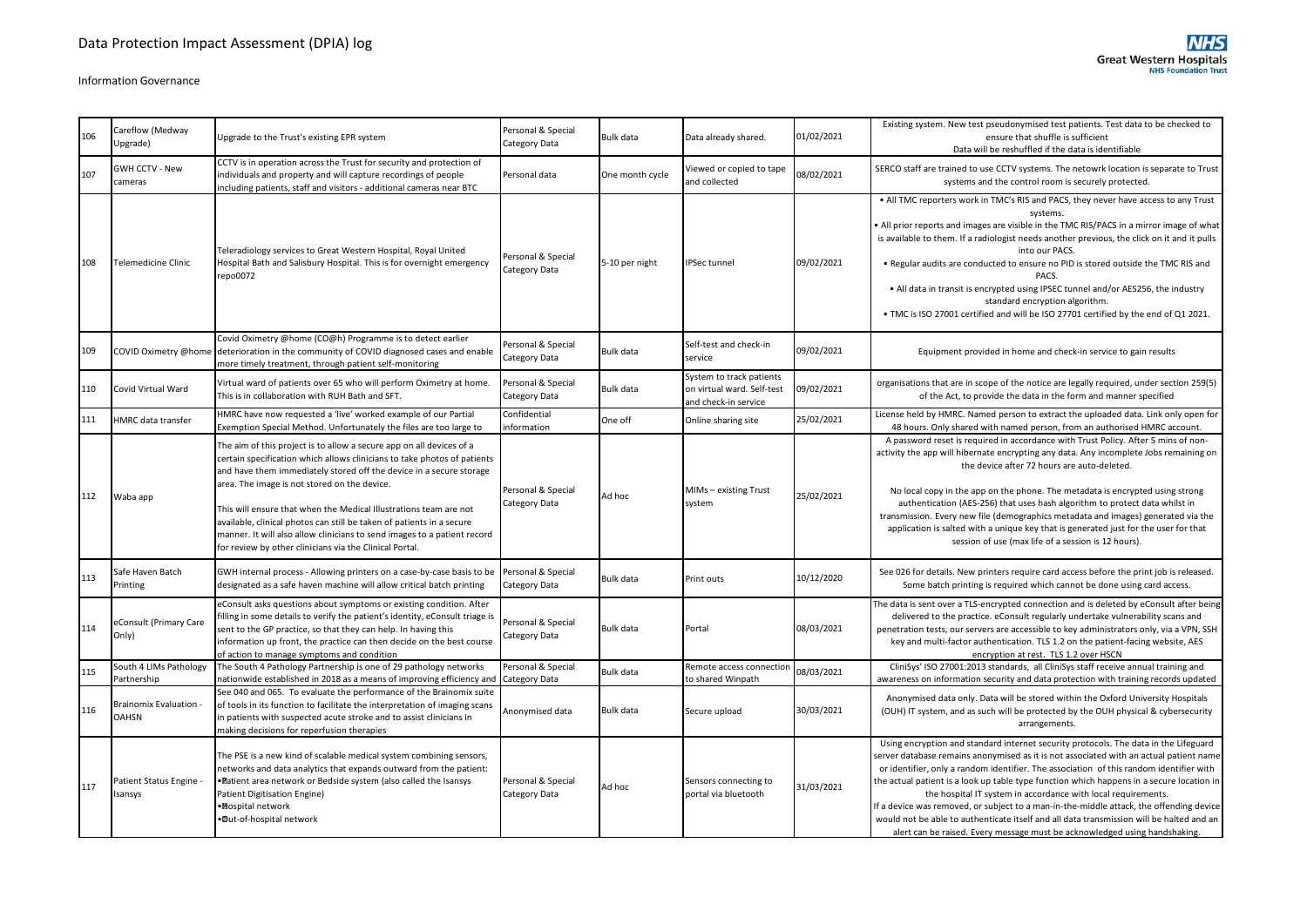|       |                                                     |                                                                                                                                                                                                                                                                                                           | Personal & Special                  |                 | <b>Preventx Clinical Portal</b>                                |            | hosting partner is Node4 who has HSCN Stage Two Compliance ISO27001 accreditation.                                                                                                                                                                                                                                                                                                                                                                                                                                                                                                                                                                                                                                |
|-------|-----------------------------------------------------|-----------------------------------------------------------------------------------------------------------------------------------------------------------------------------------------------------------------------------------------------------------------------------------------------------------|-------------------------------------|-----------------|----------------------------------------------------------------|------------|-------------------------------------------------------------------------------------------------------------------------------------------------------------------------------------------------------------------------------------------------------------------------------------------------------------------------------------------------------------------------------------------------------------------------------------------------------------------------------------------------------------------------------------------------------------------------------------------------------------------------------------------------------------------------------------------------------------------|
| 118   | Preventx                                            | Digital Provision of Sexually Transmitted Infection Screening (SH.UK)                                                                                                                                                                                                                                     | Category Data                       | Ad hoc          | hosted on our Microsoft                                        | 01/04/2021 | Node4 is also a Microsoft Tier 1 Clous Solutions Provider. DSPT completed. DP                                                                                                                                                                                                                                                                                                                                                                                                                                                                                                                                                                                                                                     |
| 119   | Cinapsis                                            | BSW CCG are commissioning Cinapsis for implementation across BSW.<br>Cinapsis is a first of type communications platform that enables local<br>hospitals to provide their specialist's advice to local GPs offering both a<br>synchronous (telephone) and asynchronous (e-mail/messaging) A&G<br>platform | Personal & Special<br>Category Data | Bulk data       | Desktop website and<br>mobile app (IOS &<br>Android) platforms | 07/04/2021 | Hicom utilises Redcentric to provide HSCN connectivity, Redcentric are one of the core<br>providers selected by the NHS to provide backbone technology and services to the<br>HSCN network. The physical connectivity is provided by BT & Virgin (diverse providers).<br>Hicom are ISO 9001:2015 Quality Management System (FS33136) and ISO/IEC<br>27001:2013 Information Security Management System certified (IS 535638).<br>The third party providers have no access to the application, all physical devices i.e.<br>firewalls/servers (excl. router) are managed by Hicom and no other parties have access,<br>all external connections to the application utilise encryption.                              |
| 120   | Diabetes - parent<br>befriending support<br>network | Diabetes - parent befriending support network for parents of children<br>newly diagnosed with type 1 diabetes.                                                                                                                                                                                            | Personal & Special<br>Category Data | Ad hoc          | Email                                                          | 07/04/2021 | An information form detailing the service, roles of parent befrienders and their remit<br>will be sent out to potential parents. This sheet also details how data is processed and<br>stored. Parents are required to tick the consent and opt-in boxes on the application<br>form confirming they have read & understood the information form, are happy to opt-<br>in to the service, understand how their data will be processed and stored and to<br>confirm that they are happy for their name and contact details to be shared with<br>matched parents.<br>Only the necessary details will be collected and stored to enable service activities e.g.<br>name, email address and telephone number of parents |
| 121   | Alert Cascade                                       | The Trust is exploring a mass messaging service for incident messaging<br>e.g. contacting all consultants or register nurses during major or critical Personal data<br>incidents                                                                                                                          |                                     | Bulk data       | Text and/or email details                                      | 07/04/2021 | data is hosted in UK based Tier 4 data centres.<br>Hosting environment is accredited to ISO9001, ISO27001, ISO27017, ISO27018,<br>SOC1/SSAE 16/ISAE 3402 and PCI DSS Level 1. The browser connection is SSL protected<br>with certificates routinely rotated and TLS 1.2 the minimum supported standard.<br>Access is permission based                                                                                                                                                                                                                                                                                                                                                                            |
| 122   | MS Teams Audio<br>Conferencing                      | See 056 for MS Teams. This is an additional feature where selected<br>license holders can allow an ausio conference feature for people to<br>dial in to meetings from a phoneline                                                                                                                         | Personal & Special<br>Category Data | Bulk data       | Telephone number shared<br>via Teams invite                    | 07/04/2021 | Same rules apply as MS Teams meeting. E.g. only send invite to those who need to<br>attend. Do not discuss inappropriate content. Do not discuss excessive information.<br>Use a waiting room as applicable.                                                                                                                                                                                                                                                                                                                                                                                                                                                                                                      |
| 123   | Scanning - personnel<br>files                       | TRAC system for staff recruitment, all personnel records have been<br>stored as electronic records. The HR Team would like all staff<br>personnel files to be stored electronically so that paper records are<br>not required                                                                             | Personal & Special<br>Category Data | 5500 approx     | <b>TRAC</b> system                                             | 08/04/2021 | Usernames and passwords for each user. The data will be segregated so departmental<br>leads can only see information relating to the applications for the role in their area.<br>Files will then be sent to NHS BA for scanning. The records can then be viewed via the<br>TRAC system (see DPIA 063 for details)                                                                                                                                                                                                                                                                                                                                                                                                 |
| 124   | N365                                                | NHS organisations in England can access the most up to date Microsoft<br>365 product suite in a new agreement set out by NHS Digital and<br>NHSX. This will be known as N365                                                                                                                              | Personal & Special<br>Category Data | Bulk data       | Network settings and<br>configuration                          | 12/04/2021 | Within N365, data is encrypted at rest and in transit, using several strong encryption<br>protocols, and technologies that include Transport Layer Security/Secure Sockets Layer<br>(TLS/SSL), Internet Protocol Security (IPSec), and Advanced Encryption Standard (AES).<br>The NHSmail Live Service is accredited to the NHS secure email standard and is<br>compliant with ISO27001 and a number of security standards.                                                                                                                                                                                                                                                                                       |
| 125   | vCreate                                             | vCreate is a secure video messaging service for hospital units to<br>securely produce and deliver video/photo updates for families when<br>they are unable to be at the unit with their relative. Used in Maternity                                                                                       | Personal & Special<br>Category Data | Ad hoc          | Secure dedicated URL                                           | 12/04/2021 | The details used when registering (email, password and full name) are used to login to<br>the system to verify the user and access the correct videos/photos. Once the patient is<br>discharged from the unit, the data record is permanently deleted. HTTPS, TLS 1.2+ only.<br>Within UK                                                                                                                                                                                                                                                                                                                                                                                                                         |
| 126   | National Waiting List<br>Data Set (NECS)            | The programme of work is to provide oversight to<br>elective waiting list restoration.                                                                                                                                                                                                                    | Personal & Special<br>Category Data | Bulk data       | Secure Data Upload to<br>Azure                                 | 12/04/2021 | Secure Microsoft Azure platform. DP registration. DSPT compliance. Cyber Essentials<br>Plus Accredited. Datasets encrypted and sent over encrypted channels.                                                                                                                                                                                                                                                                                                                                                                                                                                                                                                                                                      |
| 127   | <b>EDRMS</b> - Scanning<br>Project                  | To scan medical records at the point of attending a planned outpatien<br>appointment. Going forward the patient would only have a digital<br>record and the historical paper record would be destroyed.                                                                                                   | Personal & Special<br>Category Data | 120,000 approx  | CCube scanning system (to<br>be viewed through<br>Medway)      | 05/05/2021 | Stored on Trust servers, stored in accordance with the NHS Records Management Code<br>of Practice. AD account login. Once scanned, the records are uploaded into the Trust's<br>EDRMS via a secure FTPs.                                                                                                                                                                                                                                                                                                                                                                                                                                                                                                          |
| 128   | Integrated Care Record<br>(ICR)                     | Expansion of BaNES ICR to Swindon and Wiltshire.                                                                                                                                                                                                                                                          | Personal & Special<br>Category Data | 900,000 approx. | Data feeds from source<br>organisation system into<br>Graphnet | 20/08/2020 | The supplier has completed the Data Security and Protection Toolkit self-assessment,<br>which indicates that<br>they have met the mandatory standards and reflects that the supplier has met the<br>necessary requirements<br>under the GDPR. This is based on latest submission published on 31st March 2020.                                                                                                                                                                                                                                                                                                                                                                                                    |
| 128 a | ICR Population Health<br>Management                 | Development of BaNES, Swindon and Wiltshire Population Health<br>Management system. Part of the ICS                                                                                                                                                                                                       | As above                            | As above        | As above                                                       | As above   | As above                                                                                                                                                                                                                                                                                                                                                                                                                                                                                                                                                                                                                                                                                                          |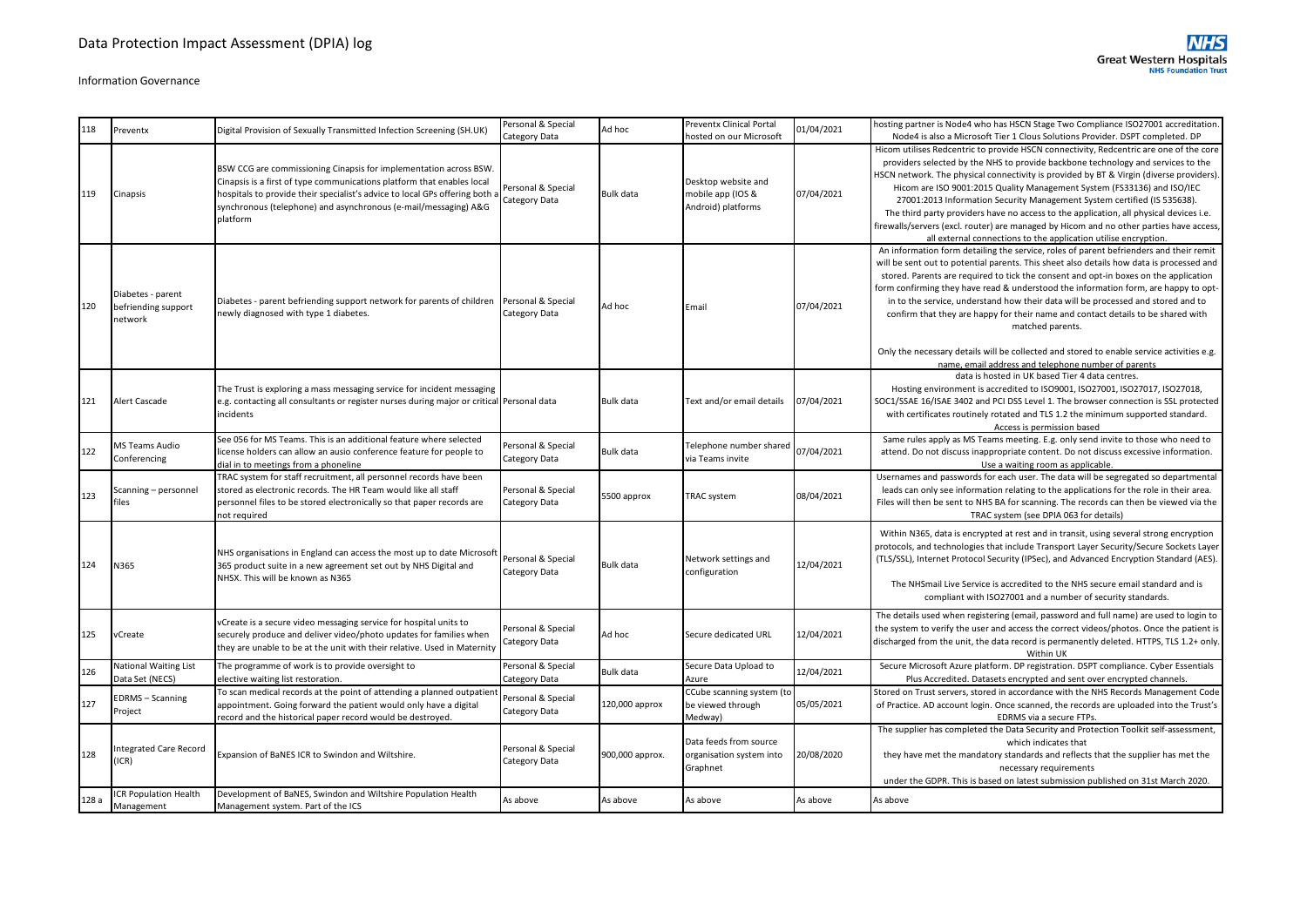| 129   | <b>Head and Neck Cancer</b><br>Follow-Up Care Closer to<br>Home: Evaluation of<br>new pathway | SCW CSU are undertaking an independent evaluation on behalf of<br>Thames Valley Cancer Alliance, part of NHSE SE Region. This is to<br>support decision making on the future of the pilot pathway for local<br>follow up of patients with Head and Neck Cancer.                                   | Pseudonymised data                  | <b>Bulk data</b>                 | Via the DSCRO to ensure<br>pseudonymisation.<br>Anonymised data shared<br>by email | 14/05/2021 | The MDT clinic data that has been collected by a local patient administration system<br>will be pseudonymised by DSCRO before access is granted to analysts at SCW.<br>SUS data will be accessed by analysts at SCW for the purpose described.<br>Outcome data sets will be anonymised and sent via an encrypted email to a SCW email<br>address, with the data being password protected. Patient survey data has been<br>aggregated and will be sent via encrypted email to a SCW email address                                                                                                                           |
|-------|-----------------------------------------------------------------------------------------------|---------------------------------------------------------------------------------------------------------------------------------------------------------------------------------------------------------------------------------------------------------------------------------------------------|-------------------------------------|----------------------------------|------------------------------------------------------------------------------------|------------|----------------------------------------------------------------------------------------------------------------------------------------------------------------------------------------------------------------------------------------------------------------------------------------------------------------------------------------------------------------------------------------------------------------------------------------------------------------------------------------------------------------------------------------------------------------------------------------------------------------------------|
| 129 a | TVCA - Join the<br>conversation tool                                                          | Platform ro support the Head and Neck Follow Up: The online<br>engagement platform is called EngagementHQ and enables the user<br>(stakeholders can include the public, staff, patients and organisations)<br>to engage in a way that suits them in a secure online environment.                  | Pseudonymised data                  | <b>Bulk data</b>                 | Online platform                                                                    | 17/05/2021 | Access to the engagement platform's database of personal member information is<br>limited to key SCW<br>personnel that are fully trained as administrators in maintaining the system. The<br>system has role based access controls with unique usernames and one-way password<br>encryption. It is hosted on<br>Amazon Web Services (AWS) infrastructure within the UK and uses proprietary<br>mitigation techniques<br>providing significant protection against traditional security issues such as Distributed<br>Denial of Service<br>(DDoS) Attacks, Man in the Middle (MITM) Attacks, IP Spoofing, Port Scanning, etc |
| 130   | Kraydel                                                                                       | TV Video calling and well-being support solution for Great Western<br>Hospitals NHS Foundation Trust (GWH). Video system set up on<br>patient's TV at home                                                                                                                                        | Personal & Special<br>Category Data | 30 patients in initial<br>cohort | Cloud upload of data and<br>video stream                                           | 17/05/2021 | Completed by the user and sent via secure emailKraydel use industry standard 256 bit<br>AES encryption to enhance security of electronic data transmissionsData is read by the<br>Kraydel Hub and sent to the Kraydel Cloud using MQTT. No data is stored on the<br>Kraydel Hub. Kraydel completes DSPT and has ISO27001                                                                                                                                                                                                                                                                                                   |
| 131   | Google docs                                                                                   | Collaboration sites would allow for quick and easy sharing of data<br>between teams and external partners. This is especially important<br>where multiple teams need to work on the same document (removing Category Data<br>duplicates) and where the documents are too large to share by email. | Personal & Special                  | Ad hoc                           | Cloud platform                                                                     | 02/06/2021 | Permissions can be set so users have read access or write access ('editor')<br>Two factor authentication can be turned on (not default)                                                                                                                                                                                                                                                                                                                                                                                                                                                                                    |
| 132   | <b>CIMAR</b>                                                                                  | A clinical tool CARI-HEART to measure inflammation around coronary<br>arteries to predict future risk.                                                                                                                                                                                            | Personal & Special<br>Category Data | Ad hoc                           | Web portal                                                                         | 03/06/2021 | ISO 27001 certified. CIMA and UK Cloud and AWS all have Cyber Essentials Plus<br>ccreditation. UK based cloud hosted. Encrypted data in transit and at rest.                                                                                                                                                                                                                                                                                                                                                                                                                                                               |
| 133   | <b>Waiting List Data</b>                                                                      | BSW CCGG have requested a one-off copy of National Waiting List<br>MDS, culled to just BSW-registered patients                                                                                                                                                                                    | Pseudonymised data                  | <b>Bulk data</b>                 | Via the DSCRO to ensure<br>oseudonymisation                                        | 04/06/2021 | Data to be restricted to just BSW registered patients. DSCRO to be used t ensure that<br>data is pseudonymised before being received                                                                                                                                                                                                                                                                                                                                                                                                                                                                                       |
| 134   | Digebete                                                                                      | Web based portal and patient held phone app that will facilitate<br>communications to paediatric diabetes patients and help them<br>manage their diabetes                                                                                                                                         | Personal & Special<br>Category Data | Ad hoc                           | Web portal and phone app 10/06/2021                                                |            | UK datacentre on AWS cloud host. No specific health data is used. It is just for patients<br>to be given access to general advice about their condition                                                                                                                                                                                                                                                                                                                                                                                                                                                                    |
| 135   | Implicity                                                                                     | trial the cloud based smart remote monitoring (RM) solution. More<br>efficient workflows, quicker times to detection for patients and<br>improving patient care.                                                                                                                                  | Personal & Special<br>Category Data | Ad hoc                           | Cloud platform                                                                     | 18/06/2021 | Held on secure servers, there are individual logins for staff with two factor<br>authentication. Implicity's Discovery agreement has been checked against the ICO's<br>recommended SCCs and has been confirmed as compliant.                                                                                                                                                                                                                                                                                                                                                                                               |
| 136   | MediSights                                                                                    | The Medisoft application will be out of life and unsupported within<br>the next couple of years. MediSIGHT will be hosted on a newer,<br>updated server platform and offers improved performance,<br>functionality and user experience.                                                           | Personal & Special<br>Category Data | <b>Bulk data</b>                 | Entered directly onto<br>system                                                    | 21/06/2021 | All data to be held on Trust servers located on GWH site. All data to be held on Trust<br>servers in physically secure locations.<br>Access to system requires valid user logon and password.                                                                                                                                                                                                                                                                                                                                                                                                                              |
| 137   | <b>TRIM Assessment</b><br><b>Support Service</b>                                              | Individuals may experience traumatic experiences while at work. The<br>TRIM process is designed to support staff when this occurs. Previous<br>assessment for ED (See DPIA 100), this is for rest of hospital                                                                                     | Personal & Special<br>Category Data | Ad hoc                           | Local systems                                                                      | 04/06/2021 | TRIM (Hospital) SOP created to ensure there is a robust and secure method of<br>collecting, transferring and storing the data                                                                                                                                                                                                                                                                                                                                                                                                                                                                                              |
| 138   | <b>ED Streaming</b>                                                                           | ED Streaming is a kiosk-based service, provided as a web application by<br>NHS Digital for use by patients who arrive at hospital Emergency<br>Departments (EDs)                                                                                                                                  | Personal & Special<br>Category Data | Ad hoc                           | Kiosk                                                                              | 28/06/2021 | In all cases, Patient-Identifiable Data (PID) is stored in a secure database and is only<br>accessible by key individuals with the appropriate rights within the programme team.<br>All data is created, encrypted at rest and held within the UK.                                                                                                                                                                                                                                                                                                                                                                         |
| 139   | <b>Educational Surgical</b><br>Videos                                                         | Educational Surgical Videos to support clinicians                                                                                                                                                                                                                                                 | Anonymised data                     | Ad hoc                           | Video camera and editied<br>to ensure privacy                                      | 07/07/2021 | Anonymised videos captured after taking consent from patient and surgeons<br>performing operation                                                                                                                                                                                                                                                                                                                                                                                                                                                                                                                          |
| 140   | Patient engagement<br>questionnaires                                                          | Project to get patient engagement and involvement in the work we do Personal & Special<br>at the trust                                                                                                                                                                                            | Category Data                       | Ad hoc                           | Email                                                                              | 06/07/2021 | Blank form sent to member with opportunities to engage advertised<br>Member completes the form and diversity information (if they want to)<br>Form emailed back<br>Form data split and saved separately so diversity information not with personal data of<br>member<br>Saved on T drive                                                                                                                                                                                                                                                                                                                                   |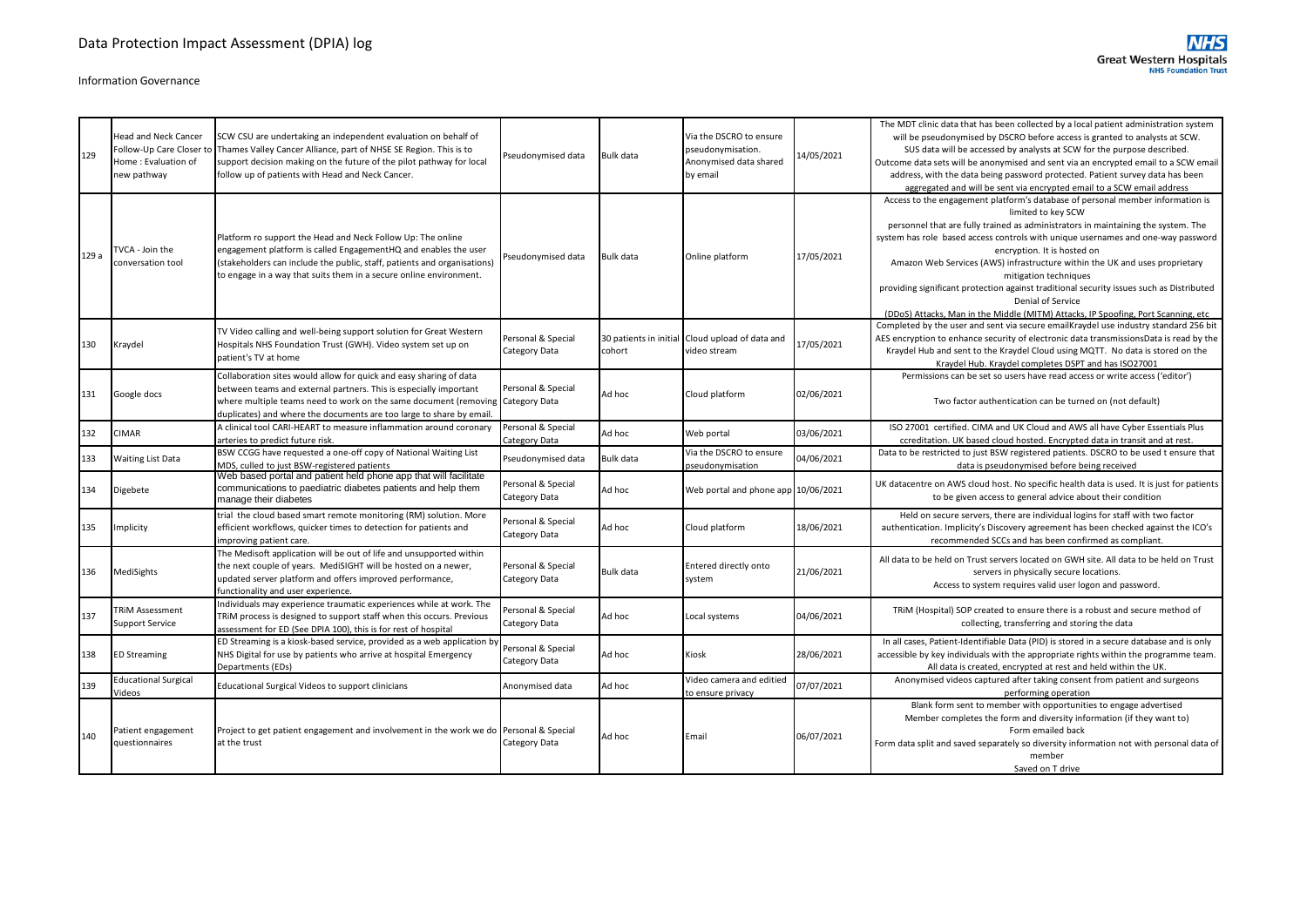| 141 | Swindon and Wiltshire<br>Multi Agency<br>Safeguarding Hub<br>(MASH)               | This agreement records the details of information sharing<br>arrangements within Swindon MASH partners including Children Social<br>Care, Swindon CCG, Police Professionals, Education, Turning Point,<br>Adult Social Care, Housing, IMPACT. It is required for the purpose of<br>identifying and assessing risks to children and young people's<br>wellbeing and safety and provision of services as appropriate.                                             | Personal & Special<br>Category Data | Ad hoc                              | Portal access                                                                      | 07/07/2021 | The information is stored on a secure database. MASH partners will have a 2 layer<br>authentication login and have access only to the MASH contact.<br>The .pnn (police) and .gov (Local Authority) and .nhs domains are all secure and have<br>automated Encryption to ensure secure email for sensitive data.                                                                                                                                                                                                                                                                                                                                                                                                                |
|-----|-----------------------------------------------------------------------------------|-----------------------------------------------------------------------------------------------------------------------------------------------------------------------------------------------------------------------------------------------------------------------------------------------------------------------------------------------------------------------------------------------------------------------------------------------------------------|-------------------------------------|-------------------------------------|------------------------------------------------------------------------------------|------------|--------------------------------------------------------------------------------------------------------------------------------------------------------------------------------------------------------------------------------------------------------------------------------------------------------------------------------------------------------------------------------------------------------------------------------------------------------------------------------------------------------------------------------------------------------------------------------------------------------------------------------------------------------------------------------------------------------------------------------|
| 142 | <b>Theatre Project</b>                                                            | Diagnostic project with Getinge in relation to theatre performance.                                                                                                                                                                                                                                                                                                                                                                                             | Pseudonymised data                  | One off transfer                    | LFT tool by NHS mail<br>(egress)                                                   | 15/07/2021 | LFT tool by NHS mail (egress) and pseudonymised data                                                                                                                                                                                                                                                                                                                                                                                                                                                                                                                                                                                                                                                                           |
| 143 |                                                                                   | An ad-hoc 3rd party non-emergency transport provider.<br>Patient Transport Service They will be transporting patients home (this will be an ad hoc<br>contract for when our demand outweighs our contacted capacity).                                                                                                                                                                                                                                           | Personal & Special<br>Category Data | Ad hoc                              | Telephone booking                                                                  | 20/07/2021 | Data held in Trust systems in secure. Limited data shared with provider. All staff<br>trained. ICO registered. Confidentiality agreements to be used. Staff DBS checked.                                                                                                                                                                                                                                                                                                                                                                                                                                                                                                                                                       |
| 144 | Little journey app                                                                | To make children more at ease when visiting the hospital for a<br>procedure                                                                                                                                                                                                                                                                                                                                                                                     | Personal data only                  | One patient at a<br>time            | Entered by user                                                                    | 29/07/2021 | continually anonymise data and move it from our operational zone to anonymous<br>zone. Data restricted to patient age and user registration details. UK based secure<br>Azure public cloud hosting                                                                                                                                                                                                                                                                                                                                                                                                                                                                                                                             |
| 145 | PHM Wave 3                                                                        | Population Health Management approach of data driven planning and<br>delivery of care, support and services can be appropriately targeted to<br>improve system residents' physical and mental health outcomes and<br>overall wellbeing, whilst reducing health inequalities within and across<br>the ICS.                                                                                                                                                       | Personal & Special<br>Category Data | <b>Bulk data</b>                    | Extracted from warehouse<br>and pseudonymised                                      | 30/07/2021 | The data will be stored in password-protected CSV format. Optum store all data<br>encrypted at rest and in transit. In transit Optum use TLS 1.2.<br>Data will be stored within Optum's Health and Social Care Network (HSCN), hosted on<br>Microsoft Azure. A single back up for each extract file will be stored in a separate<br>location within the HSCN.<br>Whilst in the CCG warehouse data is held in the CCG secure SQL Server Database in on<br>premise data centre with back up held at Swindon LA. Azure AD & SQL Data<br>warehouse permissions assigned to Active Directory Groups and Amazon Web Services<br>security credentials control. These will be used to control access to named and trained<br>analysts. |
| 146 | ResMed (AirView) CPAP<br>System                                                   | Remote monitoring of patients under treatment with CPAP and/or<br>Non-invasive ventilation                                                                                                                                                                                                                                                                                                                                                                      | Personal & Special<br>Category Data | 5,500 patients / 3<br>staff members | Sent automatically from<br>patient's CPAP machine to 04/08/2021<br>the data centre |            | See ICO's website for further details                                                                                                                                                                                                                                                                                                                                                                                                                                                                                                                                                                                                                                                                                          |
| 147 | Ultromics (EchoGo)                                                                | EchoGo is a collection of cloud-based artificial intelligence services to<br>support cardiac imaging diagnosis. EchoGo Pro provides a rapid<br>analysis indicating whether a patient's Stress Echocardiogram (echo)<br>regions of interest are consistent with significant coronary artery<br>disease, or not. EchoGo Core is used for quantification of commonly<br>measured echocardiographic parameters.                                                     | Personal & Special<br>Category Data | <b>Bulk data</b>                    | Azure datacentre and<br><b>HSCN network link</b>                                   | 05/08/2021 | NHS Digital gives authorisation to Ultromics to connect to the HSCN. The service will<br>provide remote HSCN access to EchoGo (held in Azure) by use of Cisco Any Connect.<br>Access is controlled by firewalls.<br>. The service will host the pseudonymisation software (Compass)<br>• The service will provide temporary storage of the original echoes and temporary<br>storage of the<br>pseudonymised echoes for 14 days.<br>All processing is located in the UK                                                                                                                                                                                                                                                         |
| 148 | Severe Mental Illness<br>and Learning Disability<br><b>Physical Health Checks</b> | First Option Healthcare to provide support to primary care to treat<br>patients with Severe Mental Illness and Learning Disability                                                                                                                                                                                                                                                                                                                              | Personal & Special<br>Category Data | <b>Bulk data</b>                    | Access to SystmOne and<br>Docman                                                   | 12/08/2021 | Secure access to systems. First Option Healthcare clinicians are registered nurses and<br>existing processes and policies in place to control the use of patient personal data.                                                                                                                                                                                                                                                                                                                                                                                                                                                                                                                                                |
| 149 | Cinapsis - GP Telephone<br>Advice & Guidance<br>System                            | (See 119) The aim of this project is to implement a new system for<br>telephone and written advice & guidance between specialist services<br>in the hopsital and GP surgeries. Cinapsis enables GPs to make direct<br>calls to the specialist service, via the app or through dialling a number,<br>to reach the service directly. The services are then able to access an<br>activity dashboard for their service to monitor how this service is<br>performing | Personal & Special<br>Category Data | <b>Bulk data</b>                    | Phone call or message in a<br>web browser                                          | 17/08/2021 | Hicom utilises Redcentric to provide HSCN connectivity, Redcentric are one of the core<br>providers selected by the NHS to provide backbone technology and services to the<br>HSCN network. The physical connectivity is provided by BT & Virgin (diverse providers).<br>Hicom are ISO 9001:2015 Quality Management System (FS33136) and ISO/IEC<br>27001:2013 Information Security Management System certified (IS 535638).<br>The third party providers have no access to the application, all physical devices i.e.<br>firewalls/servers (excl. router) are managed by Hicom and no other parties have access,<br>all external connections to the application utilise encryption.                                           |
| 150 | Whereby                                                                           | DrDoctor video consultation platform provider                                                                                                                                                                                                                                                                                                                                                                                                                   | Personal & Special<br>Category Data | <b>Bulk data</b>                    | Video link created and<br>shared with patient                                      | 17/08/2021 | Link created in Whereby and then sent securely to patient using the DrDoctor system<br>(see DPIA 20, 70 and 94)                                                                                                                                                                                                                                                                                                                                                                                                                                                                                                                                                                                                                |
| 151 | HMT-1 Realwear                                                                    | HMT-1 Realwear device to broadcast procedures over the hospital Wi-<br>Fi and MS Teams for training purposes (i.e. to allow students/trainees<br>to see what the operator is doing)                                                                                                                                                                                                                                                                             | Personal & Special<br>Category Data | Ad hoc                              | Wifi and MS Teams                                                                  | 20/08/2021 | Any recordings will be stored on trust servers. In accordance with the Records<br>Management Code of Practice 2021. Academy sub-folder with restricted user access.<br>Broadcast will be via MS teams to specific individuals.                                                                                                                                                                                                                                                                                                                                                                                                                                                                                                 |
| 152 | Restore                                                                           | The Procurement team has tendered for the off-site storage contract<br>and has chosen Restore as the preferred supplier.                                                                                                                                                                                                                                                                                                                                        | Personal & Special<br>Category Data | <b>Bulk data</b>                    | Logging and booking<br>system online.<br>Transnorted on vans                       | 27/08/2021 | Physical security; staff-vetting; appropriate cyber-security measures (Restore is<br>accredited with Cyber Essentials Plus). Files will be stored in secure warehouses (UK-<br>based and managed by Restore)                                                                                                                                                                                                                                                                                                                                                                                                                                                                                                                   |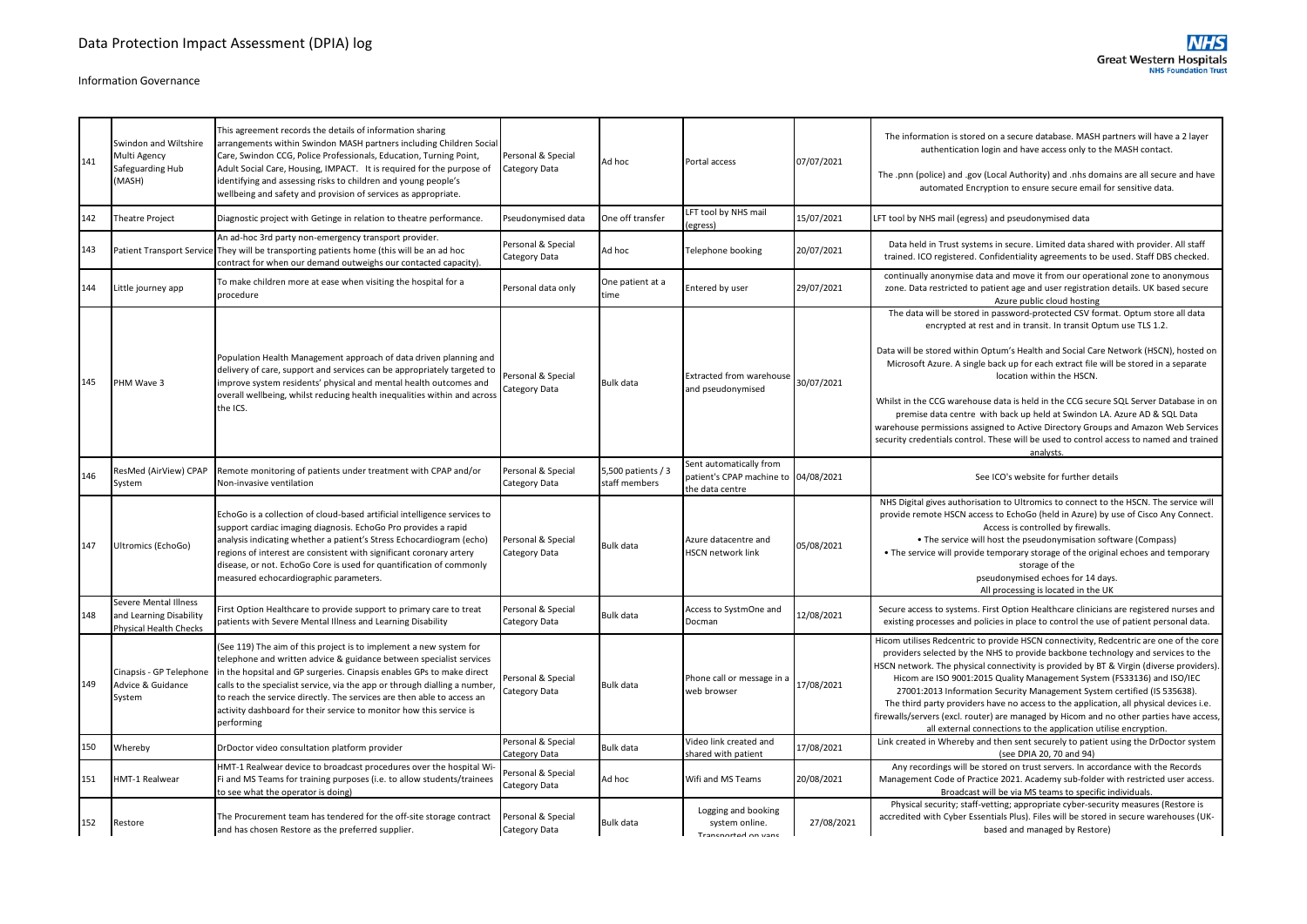**NHS** 

|     |                                                                |                                                                                                                                                                                                                                                                                                                                                             |                                     |                  | mansported on vans                                             |            | Files will be retained in accordance with the Records Management Code of Practice                                                                                                                                                                                                                                                                                                                                                                                                                                                   |
|-----|----------------------------------------------------------------|-------------------------------------------------------------------------------------------------------------------------------------------------------------------------------------------------------------------------------------------------------------------------------------------------------------------------------------------------------------|-------------------------------------|------------------|----------------------------------------------------------------|------------|-------------------------------------------------------------------------------------------------------------------------------------------------------------------------------------------------------------------------------------------------------------------------------------------------------------------------------------------------------------------------------------------------------------------------------------------------------------------------------------------------------------------------------------|
| 153 | Datix                                                          | Datix Risk Management system to be used for risks, complaints,<br>litigation and others. Note, FOI not included                                                                                                                                                                                                                                             | Personal & Special<br>Category Data | Bulk data        | Portal accessible on Trust<br>network                          | 03/09/2021 | Accessed via web browsers through a log in that is integrated with GWH's active<br>directory. Authentication is the first line of defence and this is managed through the<br>CyberArk platform as a cloud connector also known as an IDaaS provider. GWH will<br>point a "profile" of users to this system that can then gain access to the system.<br>Once in the system the administration and set up will dictate what the user can or<br>cannot do through security roles and profiles all the way down to the individual user. |
| 154 | Monitherm                                                      | Following the pathology department's decision to move to another<br>provider, they have asked Monitherm Ltd to provide a medium and<br>provide the service, to archive the accumulated data for all<br>departments                                                                                                                                          | Temperatures only                   | 5 terminals      | <b>Extracted to portable USB</b><br>device                     | 14/09/2021 | Extraction from 5 terminals only and supervised/checked to ensure no excessive data<br>taken                                                                                                                                                                                                                                                                                                                                                                                                                                        |
| 155 | <b>Vaccination Track</b><br>(Quality Health Solutior<br>QHS))  | To log and book staff flu and covid vaccinations. CCG purchased<br>system for use in ICS and IG led by SFT                                                                                                                                                                                                                                                  | Personal & Special<br>Category Data | Bulk data        | Portal available on website 20/09/2021                         |            | Extraction of staff data from ESR to ensure quality controls. Verification of identity<br>when first logon. Website has security controls and is only kept for 1 year.                                                                                                                                                                                                                                                                                                                                                              |
| 156 | ReMarkable device                                              | Electronic device which acts like a paper book where notes can be<br>written/drawn and then converted to PDF. The cloud subscription<br>option is not being taken and all data transfer will be via a USB cable to Category Data<br>a Trust device                                                                                                          | Personal & Special                  | Ad hoc           | USB cable to Trust device                                      | 23/09/2021 | Cloud subscription has not been approved and so no risk of data being leaked/accessed<br>electronically. Device has a keycode similar to a phone and data is transferred via USB<br>cable.                                                                                                                                                                                                                                                                                                                                          |
| 157 | Deloitte Connect tool                                          | Annual external audit of the Trusts annual report and financial<br>statements. Information required to be shared for this is the<br>information used as the basis for the report and financial statements.                                                                                                                                                  | Personal & Special<br>Category Data | Ad hoc           | Deloitte Connect tool<br>(Microsoft Azure)                     | 06/10/2021 | A discrete list of users will be granted access, those being the Deloitte External Audit<br>team undertaking the external audit, and the individuals as determined by GWH who<br>are key to providing information for the audit. Microsoft Azure - Complies with a<br>number of internationally recognized data security standards, including ISO/IEC 27001,<br>27018, and 27701                                                                                                                                                    |
| 158 | SilverCloud                                                    | Trial: The mymhealth team are looking to incorporate Silvercloud a<br>stress management online tool as an opt-in for patients using myheart<br>They are offering this to a maximum of 200 patients and reviewing the<br>impact on anxiety/depression scores. Dependent on the outcomes<br>then Silvercloud may look to collaborate with myheart nationally. | Personal & Special<br>Category Data | <b>Bulk data</b> | Amazon Web Services                                            | 07/10/2021 | Amazon Web Services - located in the UK. Limited to 200 patients. No data shall be<br>retained longer than it is necessary for the purpose for which the personal data was<br>collected for.<br>Data shall be returned to Customer or Customer Client as the case may be in a suitable<br>format and destroyed using industry standard mechanisms.<br>Non-identifiable aggregate and anonymous Usage Data may be retained indefinitely by<br>the Supplier.                                                                          |
| 159 | <b>Vaccination Track</b><br>(Quality Health Solution<br>(QHS)) | USE THIS VERSION: To log and book staff flu and covid vaccinations.<br>CCG purchased system for use in ICS and IG led by SFT (note: DPIA 155<br>was an interim DPIA)                                                                                                                                                                                        | Personal & Special<br>Category Data | Bulk data        | Portal available on website 08/10/2021                         |            | Extraction of staff data from ESR to ensure quality controls. Verification of identity<br>when first logon. Complex passwords required. Website has security controls and is<br>only kept for 1 year.                                                                                                                                                                                                                                                                                                                               |
| 160 | 18 Week Support (18W                                           | 18 Week Support provides insourcing solutions to the NHS. Insourcing<br>provides NHS Trusts with expert clinical teams to work in departments<br>when there is spare capacity, typically weekends, whilst working<br>closely with Trust in-house teams.                                                                                                     | Personal & Special<br>Category Data | Ad hoc           | On site access to patients<br>and network access to<br>systems | 12/10/2021 | NHS Standard Contract Schedule 6 - Processing Contract between the Trust and 18WS.<br>Compaby will use the Trust patient health record system and 18WS internal<br>governance system for quality and performance data. Protected as per the Trust<br>security infrastructure, technical and organisational controls in place e.g. RBACs to<br>system and auditing.                                                                                                                                                                  |
| 161 | Temporary Staffing<br><b>Vaccination Status</b>                | Bank staff vaccination status to be saved on roster system (see DPIA<br>078) as a 'skill'. This I to prevent unvaccinated staff booking shifts on<br>wards which require fully vaccinated staff.                                                                                                                                                            | Personal & Special<br>Category Data | <b>Bulk data</b> | Extract from QHS to<br>Allocate                                | 12/10/2021 | See DPIA 78<br>Roster system is permission based and requires unique usernames and complex<br>passwords to enter. The permission groups allow roster managers to only see data<br>within their department.                                                                                                                                                                                                                                                                                                                          |
| 162 | Nordoff Robbins                                                | Music therapy for those affected by life-limiting illness, isolation or<br>disability                                                                                                                                                                                                                                                                       | Personal & Special<br>Category Data | Ad hoc           | On site, data collected<br>from patients                       | 12/10/2021 | Data collected from the patients with consent. Where sharing required, This includes<br>the use of secure cloud-based servers, firewalls, virus and malware protection, secure<br>socket layer (SSL) encryption and secure file transfer protocol for our work with third<br>parties.                                                                                                                                                                                                                                               |
| 163 | End of Life Care<br>(Graphnet)                                 | Use of data reporting from Graphnet shared system - see DPIA 128                                                                                                                                                                                                                                                                                            | Personal & Special<br>Category Data | <b>Bulk data</b> | Graphnet - see DPIA 128                                        | 15/10/2021 | No additional risks - see DPIA 128                                                                                                                                                                                                                                                                                                                                                                                                                                                                                                  |
| 164 | myCareCentric materni<br>app (Graphnet)                        | Implementation of the Personal Health Record application linked to<br>the BSW Integrated Care Record. To expand ICR and establish patient<br>involvement more directly in their own care in order to support<br>delivery of safe and effective care. This DPIA covers the initial use with<br>Maternity services in BSW.                                    | Personal & Special<br>Category Data | Bulk data        | Graphnet - see DPIA 128                                        | 15/10/2021 | The supplier has completed the Data Security and Protection Toolkit self-assessment.<br>Graphnet also have ISO27001 and Cyber Essentials accreditations - see DPIA 128                                                                                                                                                                                                                                                                                                                                                              |